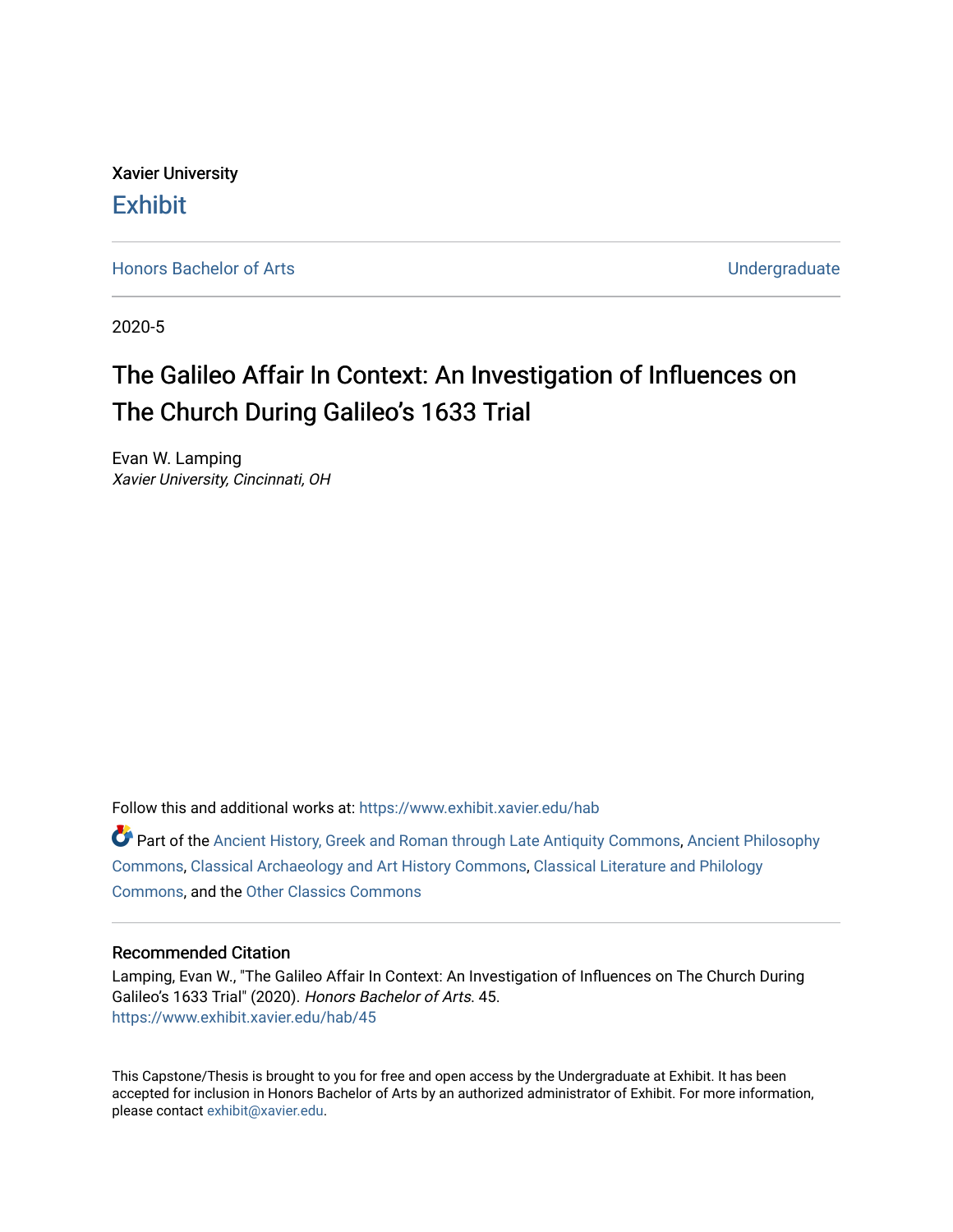Evan Lamping

Dr. Byrne

## CPHAB Thesis

# The Galileo Affair In Context: An Investigation of Influences on The Church During Galileo's 1633 Trial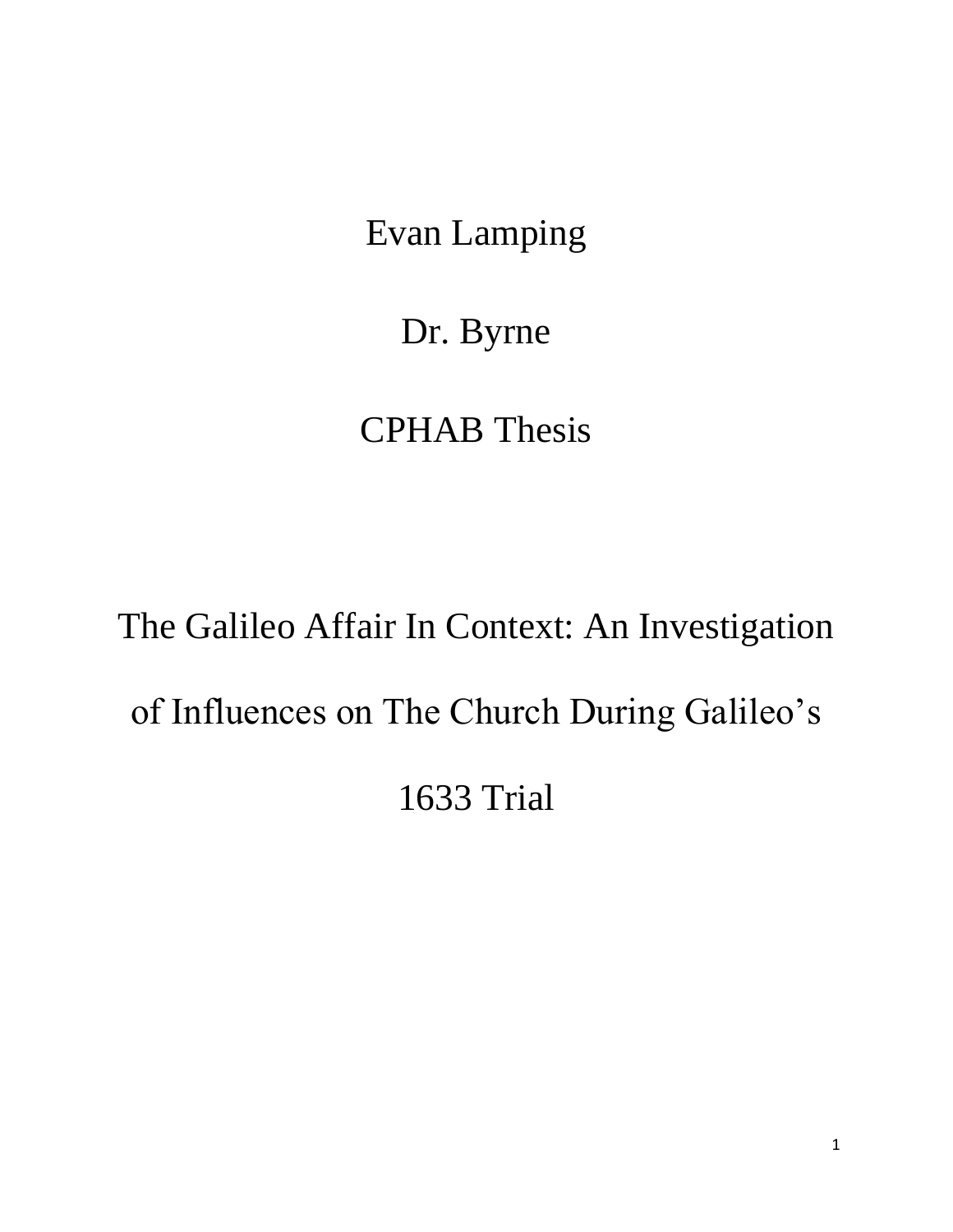#### I. Introduction

When most people learn about the Galileo controversy of 1633, their knowledge of the affair is most commonly comprised of the facts of his condemnation on counts of heresy and possibly some other details about how and why his inquisition was conducted. These details are often simply concerned with the Church's indefensible view of the earth as the center of the universe, combined with some scripture passages describing the sun as standing still or the earth being fixed in place and unmovable. These bits of information may very well have had some influence over the Church's decision to condemn Galileo, but they are very far from the only reasons behind this turn of events which, according to one Pietro Redondi, may not have been driven by the factors generally assumed at all. I hope to examine the philosophical and political factors of the day that would have motivated the Church's uncharacteristic persecution of Galileo, as well as a book by Redondi called "Galileo Heretic." Redondi's theory outlines a motive for the inquisition of Galileo separate from his heliocentric views and is based upon an anonymous Vatican document that thoroughly denounces Galileo's theories of matter and predates this trial. This document is used to substantiate Redondi's claim that Galileo's trial was brought about by his writings on atomism that might have challenged the Church's core doctrine of Transubstantiation, and that Galileo's inquisition was requested by Pope Urban VIII in order to draw attention to a less theologically critical controversy in Galileo's heliocentric views. I will demonstrate that there are more factors involved in the Galileo controversy than are commonly acknowledged, some of which indicate that this trial was not the product of astronomical discoveries, but of threatening advances in atomic theory.

Before I get to the issue of Roman Catholic astronomy, I will start with an overview of the Greek understanding of heavenly motion, in particular the way that their study of the sky

2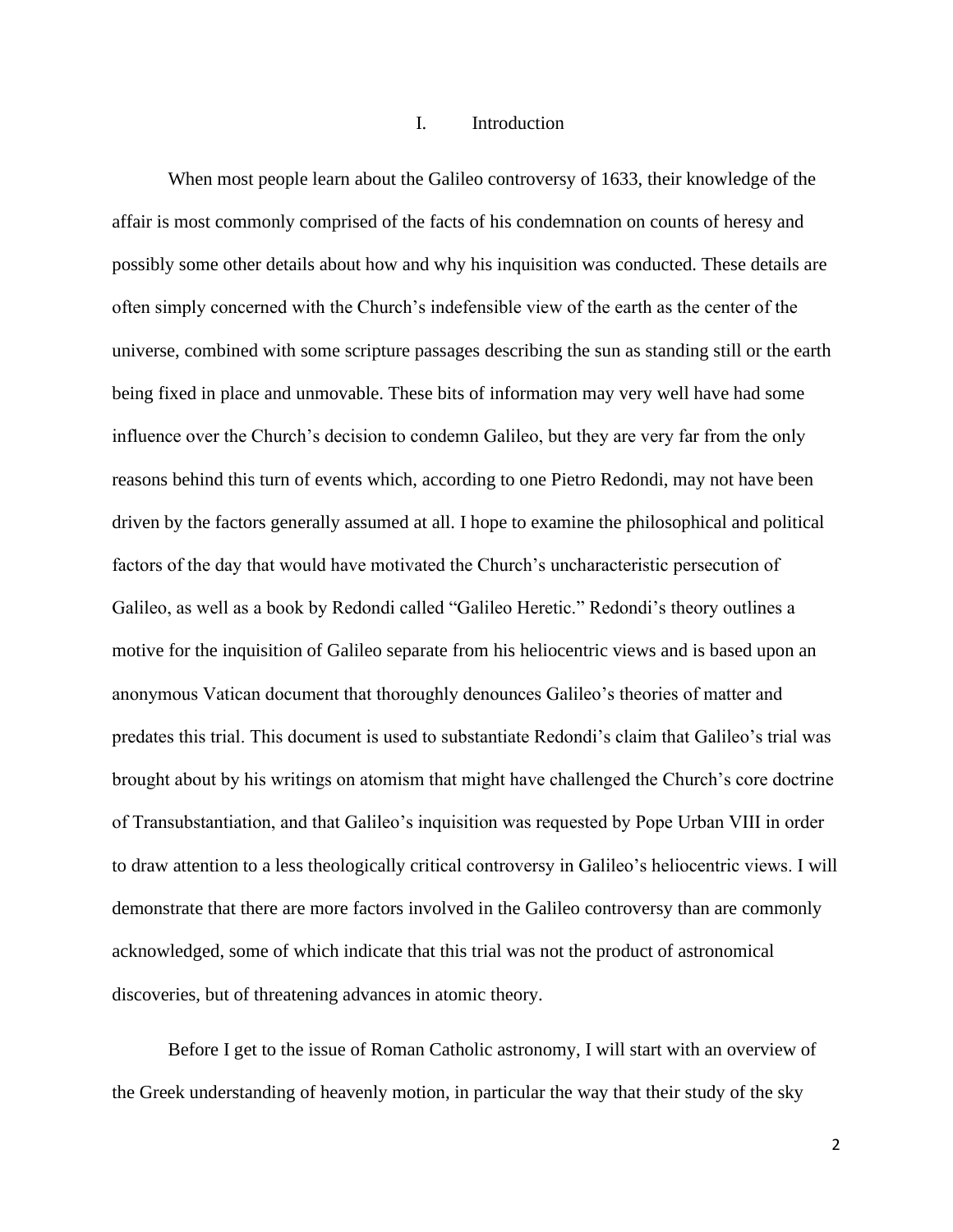progressed from a focus on the parapegmata and the cyclical nature of eclipses, seasons, and planetary motion to an observational discipline in search of scientific discoveries and explanations of the natural world. I will start with a discussion of Ptolemy's records of previous Greek astronomical observation and his proposed model and provide alternative viewpoints from authors such as Aristarchus. In addition, I will briefly discuss how the Greek philosophy of planetary motion in Aristotle was adopted by Thomas Aquinas and became the primary source for the Church's views on astronomy until the scientific revolution.

This discussion of Greek astronomy will not only demonstrate how the Church came to its views of the cosmos at the time of Galileo, but it will also serve to show the similarity between the evolution of Greek astronomy and that of the Catholic Church's own approach to the discipline. Just as the Greeks initially became interested in astronomy to create parapegmata, the Church founded its Vatican Observatory to come up with a solution to the problem of dating the Easter holy day, and the development of the Gregorian calendar.<sup>1</sup> Considering the Vatican's approach to science and particularly astronomy, which was even of particular interest to the Jesuits, the Church's earlier relationship with the progenitor of the Heliocentric theory in Copernicus, and its appearances of openness to new scientific ideas, Galileo's trial becomes increasingly out of character for the Catholic Church, making Redondi's theory of hidden motivation all the more plausible.<sup>2</sup>

 $1$  Heilbron 2009: 29-39.

<sup>2</sup> Schreiber, 1904:10, Scotti, 2017:154.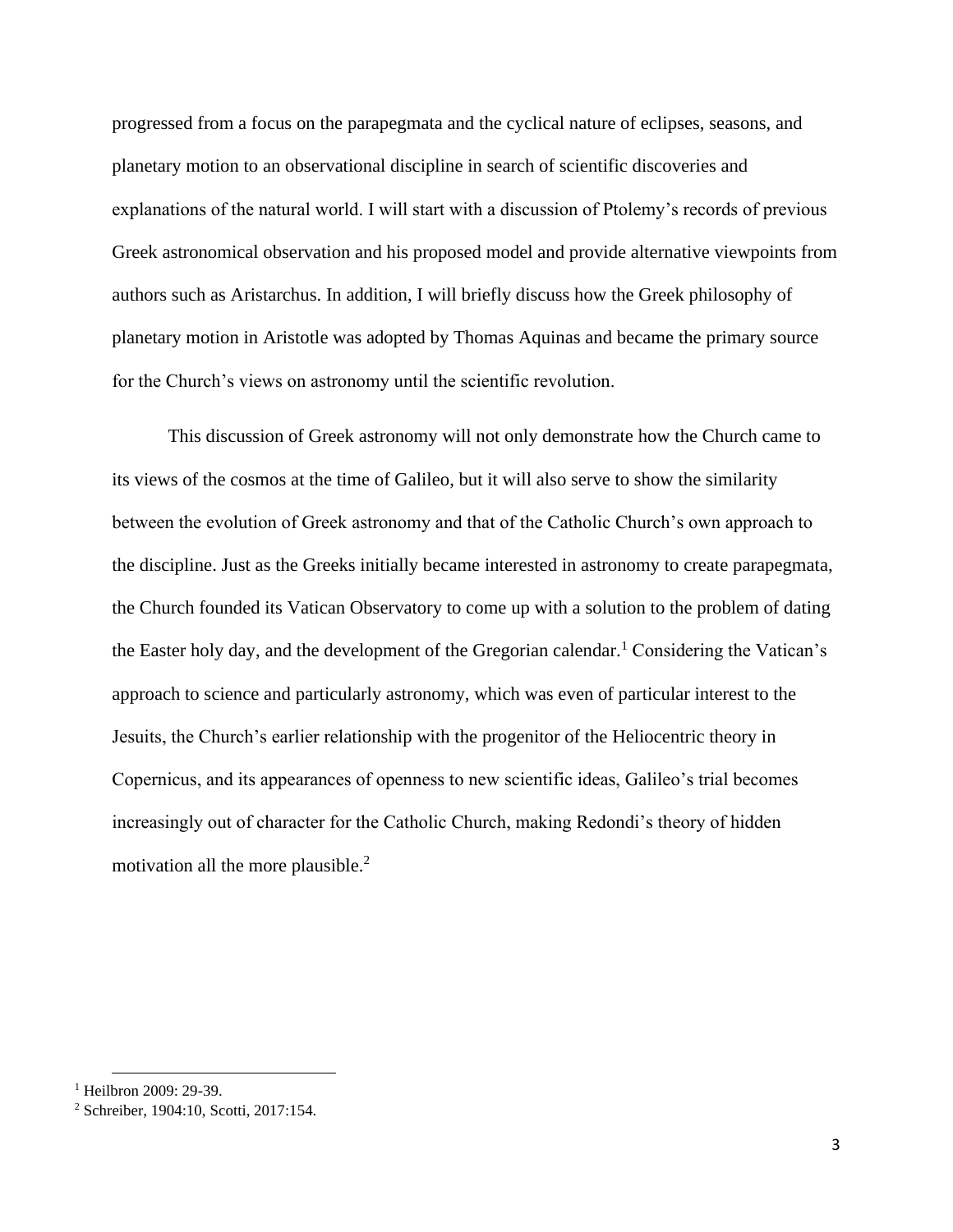#### II. The Greek Origins of Astronomy and the Geocentric Theory

While the primary objective of this section is to demonstrate the Greek understanding of the heavens in order to provide background for the Catholic Church's Greek-derived views of astronomy entering the  $17<sup>th</sup>$  century, this explanation requires some preliminary information about the evolution of scientific astronomy in Greek society. This overview will begin with the discipline's roots in nearby Babylon and end with Ptolemy, who will without a doubt be invoked along the way as his *Almagest* is the secondary source for most available information on earlier observers.

It is commonly noted that the Greeks derived much of their early practices in astronomical sciences from those of nearby Babylonians, who were already practicing observational scientific methods to chart the heavens and make predictions about celestial events when Greek scholars first became interested in this study.<sup>3</sup> Many of these first recorded instances of the Babylonians' dated observations are marked all the way back at the  $8<sup>th</sup>$  century BCE, a time for which there is little record of scientific writings containing dates of observation and precise measurements in the ancient Greek cultures. Homer and Hesiod, who are both estimated to have lived in this same timeframe (the  $8<sup>th</sup>$  century BCE), have accounts of eclipses, solstices, and constellations in their poetry and epic.<sup>4</sup> Examples from these authors are sometimes used to argue that some of the archaic Greeks wrote down more details than one might think, and that Homer and Hesiod ought to be considered as part of the history of Greek scientific astronomy. However, these two authors are not counted among the earliest examples of Greek astronomy by historians such as Anthony Aveni because they only contain brief depictions of celestial events,

<sup>3</sup> Goldstein and Bowen 1991:93.

<sup>4</sup> Lorimer 1951:92.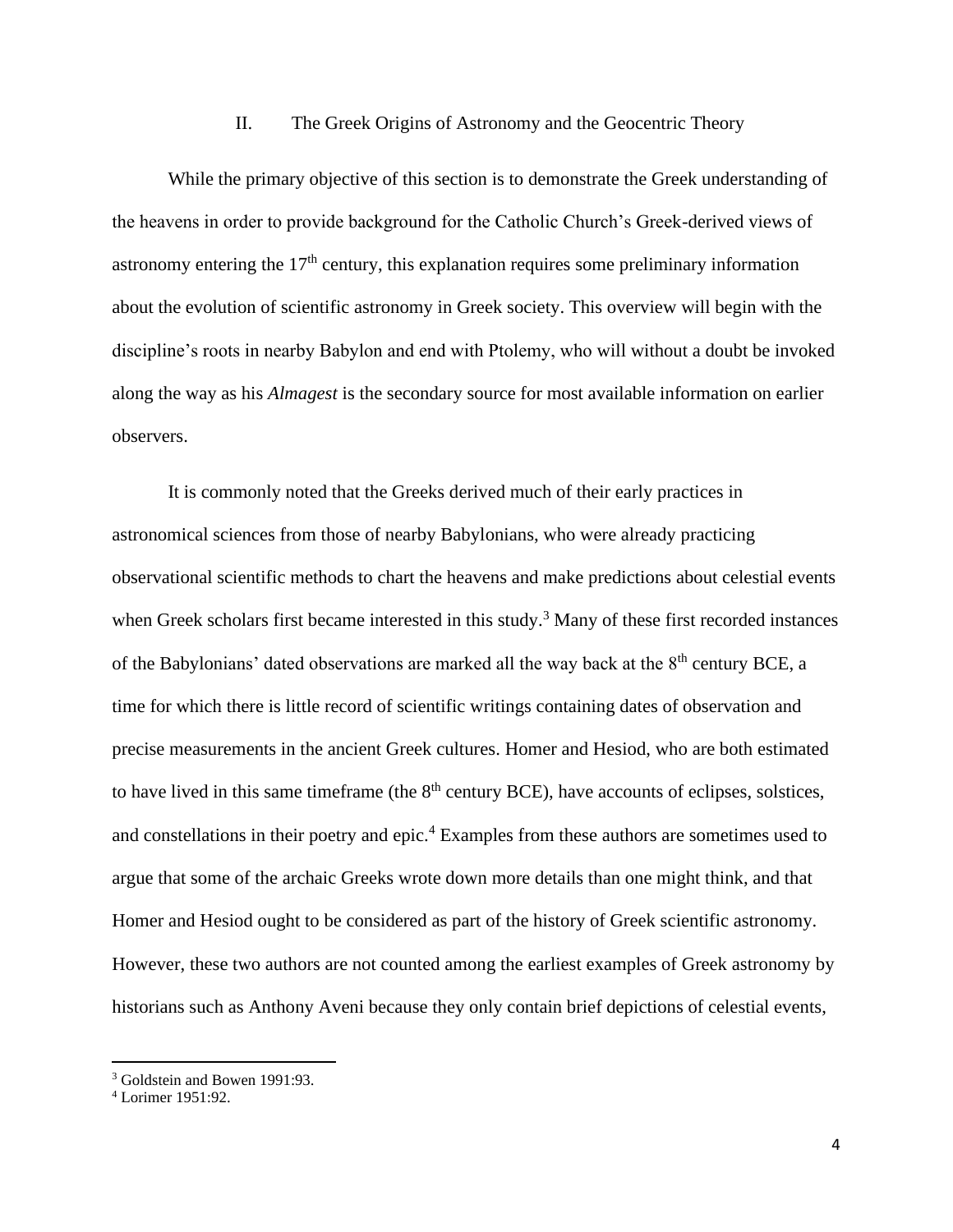rather than the detailed scientific observation of astronomical phenomena we see in later examples.<sup>5</sup> I think that D. R. Dicks summarizes these points well when he says of Homer and Hesiod, "[Their] astronomical knowledge is based on the rough-and-ready observations, inaccurate by their very nature, unsystematically recorded and imperfectly understood."<sup>6</sup> Over time, written descriptions of the night sky evolved from the sorting of stars in constellations towards the development of parapegmata, which was the study of the sky as it relates to the prediction of seasons, solstices, and weather phenomena.<sup>7</sup> In his *Almagest*, Ptolemy identifies the first parapegmatists in the 5<sup>th</sup> century astronomers Meton and Democritus. Their early forms of these parapegmata were similar to a modern almanac, and were usually associated with the scheduling of time-sensitive agricultural tasks around the motion of celestial bodies, an idea which bears striking resemblance to passages in Hesiod:

When Orion and Sirius reach heaven's middle, and rose fingered Dawn looks upon Arcturus, O Perses, then pluck [and take] all the grape clusters to the [house], and expose them to the sun for ten days and ten nights, put them in shade for five days, and on the sixth day decant the gifts of much cheering Dionysus into vats. But when the Pleiades and the Hyades and strong Orion are setting, right then be mindful of plowing in season; then may the seed be well lodged under the ground. (*Works and Days*, 609-617)

Here we can see that just like the early parapegmatists, Hesiod recommends harvesting at a specific time denoted by the positions of individual stars and constellations in the night sky. While the first parapegmata were composed of many similar examples, they did not contain predictions of planetary motion or eclipses and were still lacking the precise measurements which are the hallmark of scientific astronomy.

<sup>5</sup> Aveni and Ammerman 2001:85-86.

<sup>6</sup> Dicks 1970:37.

<sup>7</sup> Goldstein and Bowen 1983:331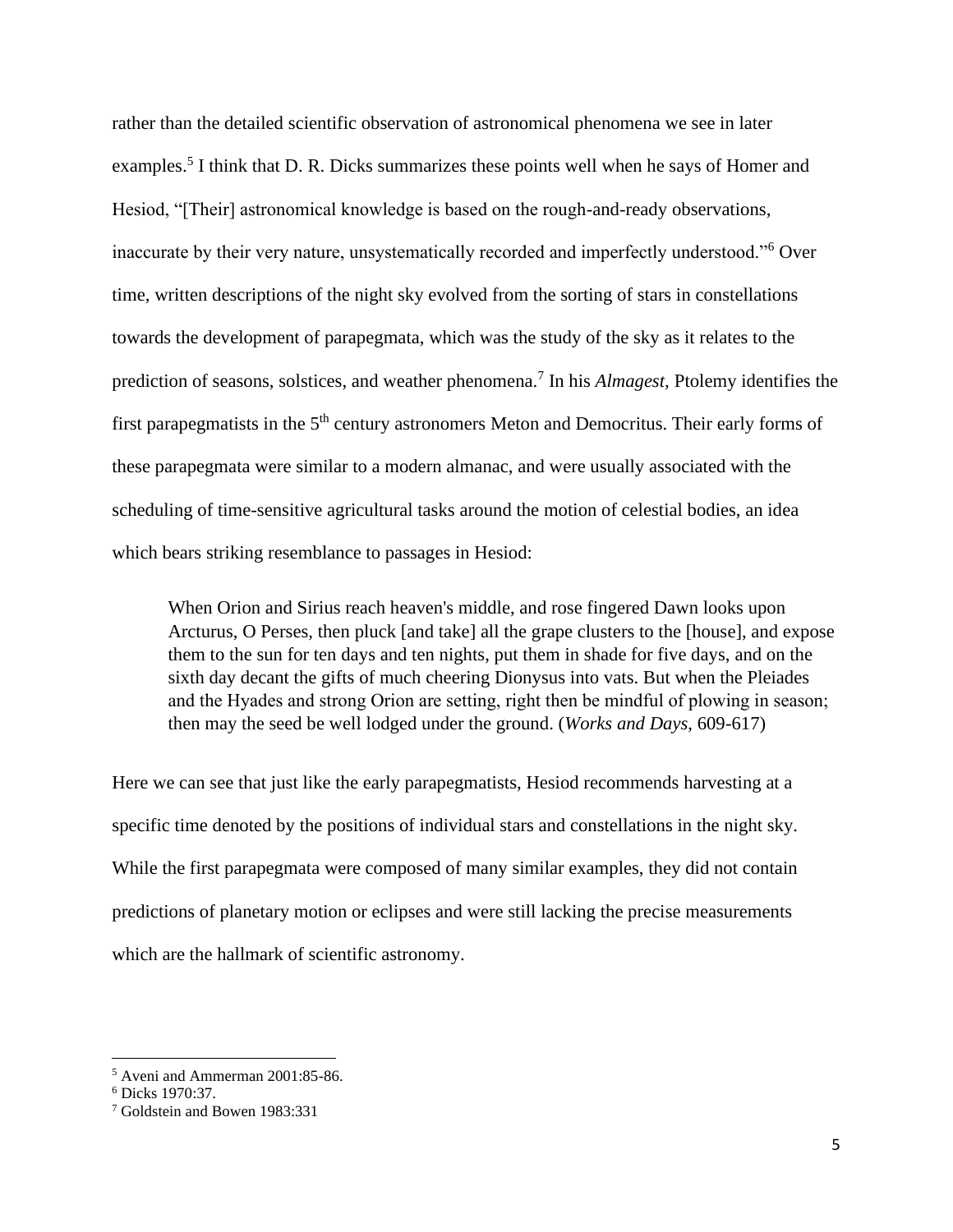When you look at the first detailed recorded astronomical observations by Greeks, you find the names of a few early Greek astronomers such as Eratosthenes, Archimedes, and Timocharus. All of these figures were active in the  $3<sup>rd</sup>$  and  $4<sup>th</sup>$  centuries BCE, although Timocharus is the only astronomer whose observations were both precisely measured and dated, and the earliest samples of these fall between the years 294 and 282 BCE.<sup>8</sup> An account of the earliest recorded Greek astronomical measurements shows what these ancient scholars were trying to accomplish in the discipline during these more advanced stages of Greek astronomy, such as Timocharus' recording of stellar declination, Eudoxus' early model of the planetary orbits, and Hipparchus' discovery of axial precession.<sup>9</sup>

In addition to these, the pursuit for an explanation of planetary motion had by this time become one of the most important topics in Greek astronomy. The theorizing and modeling associated with this endeavor began with Eudoxus in the  $4<sup>th</sup>$  century BCE when he devised his own separate rotating spheres for the earth, planets, and the stars.<sup>10</sup> In his model, he had the earth at the center, surrounded by the sun, moon, and planets which were each rotating around the earth on a series of up to 3 rotating spheres for each celestial body.<sup>11</sup> Using more than one sphere for the planets allowed him to vary the axis of each rotating sphere for every planet to accurately model the retrograde motion observed when planets appeared to be moving backwards in the sky from their usual track.<sup>12</sup> With this model, Eudoxus was able to predict the movement of the heavens with accuracy and laid a foundation for others to build upon, but it was not without fault. One thing that Eudoxus' geocentric model failed to account for was the increasing or

<sup>8</sup> Goldstein and Bowen 1991:95.

<sup>&</sup>lt;sup>9</sup> Goldstein and Bowen 1991:101, 111; Goldstein and Bowen 1983:339.

<sup>&</sup>lt;sup>10</sup> Goldstein and Bowen 1983:338

 $11$  Ibid

<sup>12</sup> Ibid:339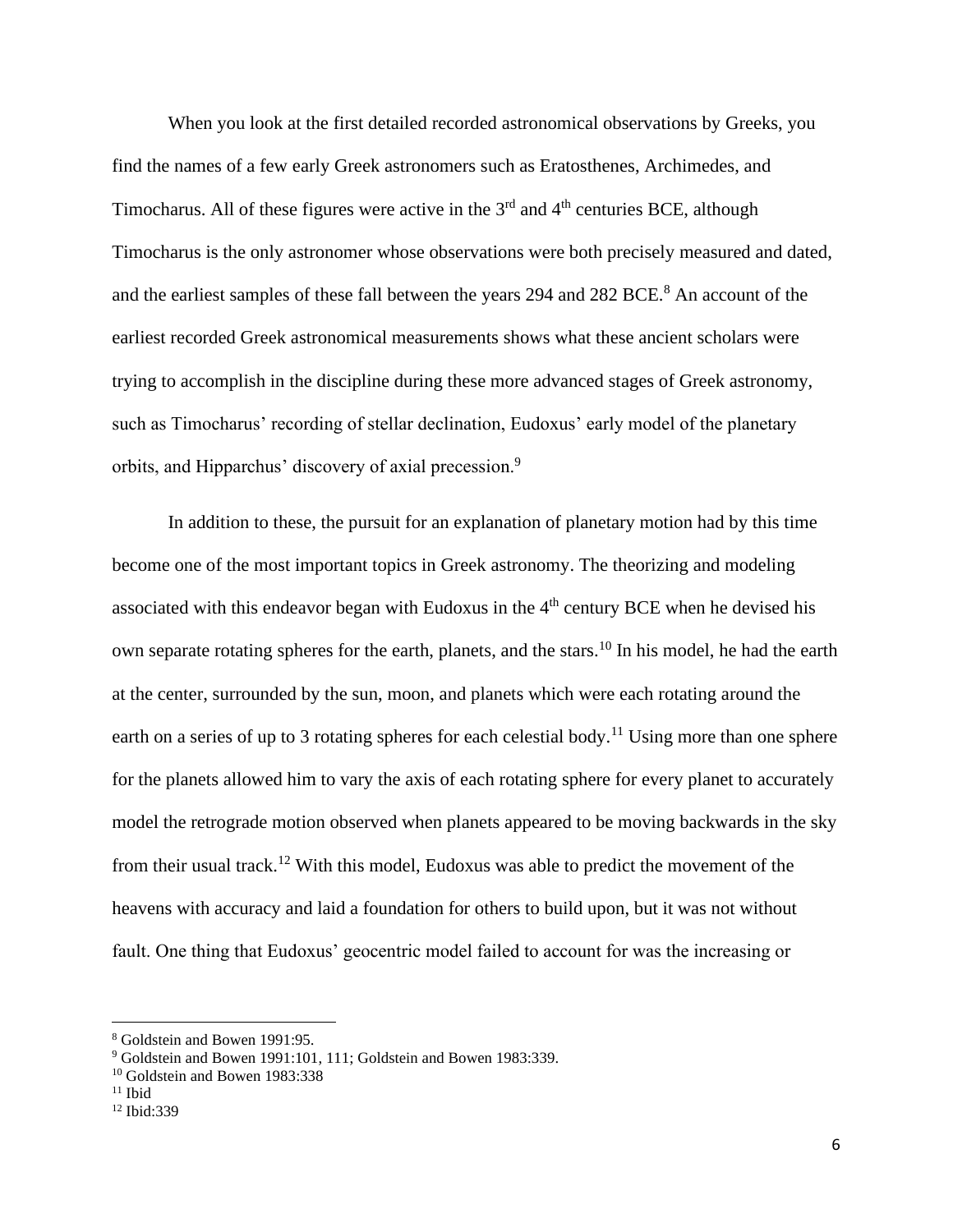decreasing magnitude of the planets as they progressed through their orbits.<sup>13</sup> This phenomenon was in reality the visual manifestation of the planets moving closer to earth in their orbit around the sun, but was something Eudoxus' model could not explain. This was due to his implementation of perfect planetary spheres of orbit, which meant that planets would always stay the same distance from the earth at any given time. Eventually this issue was accounted for in later geocentric models of the solar system, but was not a major concern for the philosopher Aristotle, whose studies in astronomy were oriented more towards finding metaphysical meaning in the arrangement of the heavens instead of mathematical perfection. Aristotle's teacher Plato had come up with a simpler geocentric model of the solar system that placed the earth at the center, with the moon, sun, and planets on orbiting circles around it, and Aristotle continued to use it and develop his cosmology around it.<sup>14</sup> This Platonic or Aristotelian model of the solar system survives with minimal revision until the time of Ptolemy, who collects the majority of astronomical observations and theories into his work *The Almagest*, which he uses to further refine the Aristotelian model and iron out inconsistencies to create his own new Ptolemaic model of the solar system, which makes predictions of planetary motion extremely accurate.<sup>15</sup>

Radically dissenting opinions on Greek models of the solar system are hard to come by in ancient astronomy. In a brief history of Eudoxus, Plato, and Ptolemy, we have already seen three different models of the same cosmological principle that is the geocentric theory. Although there was at least one voice of opposition advocating for a sun centered model of our solar system in the 3<sup>rd</sup> century astronomer Aristarchus, no copies of his work on the subject have survived to the present day. According to secondary sources in Archimedes, Aristarchus proposed that the

<sup>&</sup>lt;sup>13</sup> Goldstein and Bowen 1983:339.

<sup>&</sup>lt;sup>14</sup> Plato, Gregory, and Waterfield 2008:26-27.

<sup>&</sup>lt;sup>15</sup> Goldstein and Bowen 1983:331.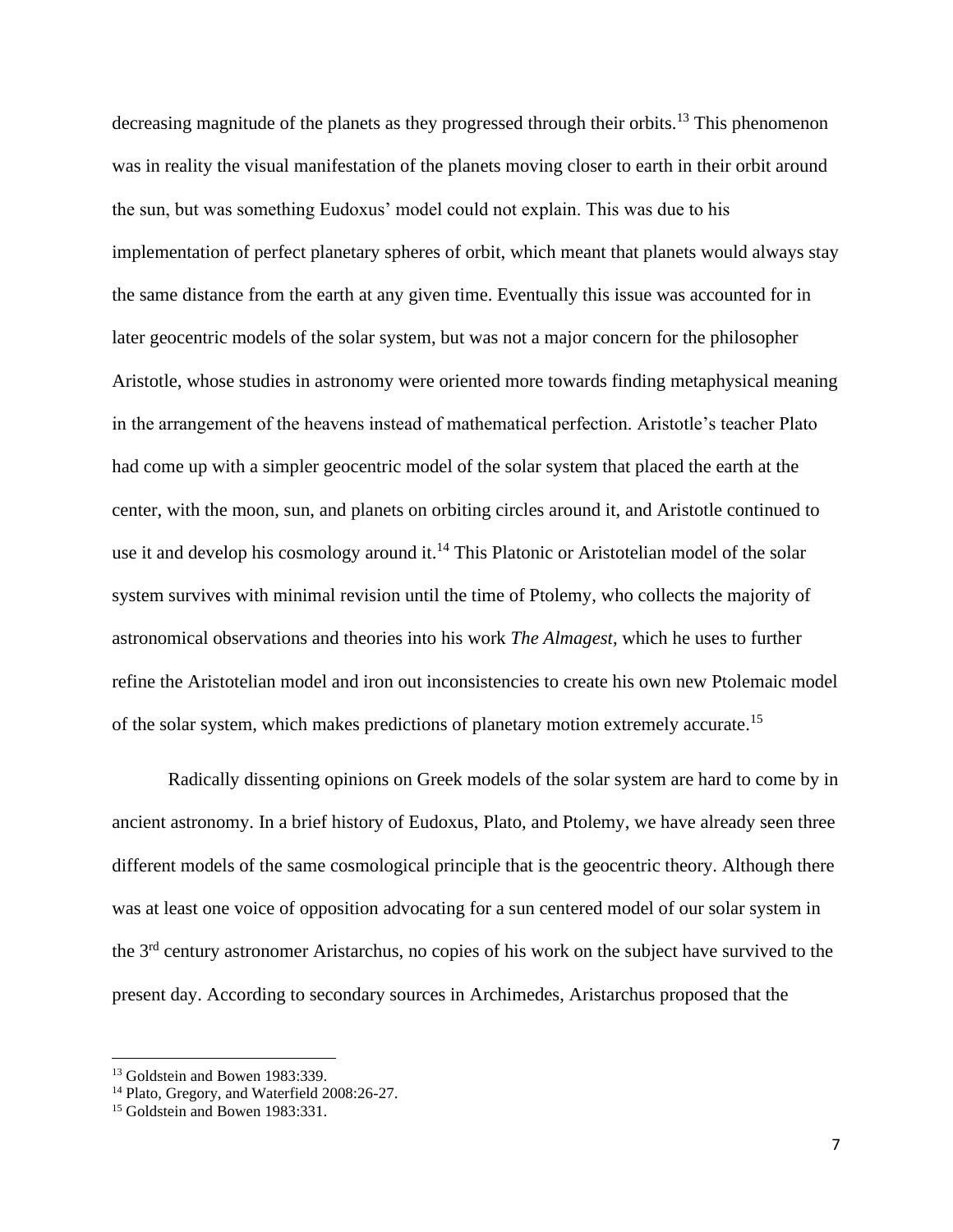planets revolved around the sun and actually created his own working mathematical model for this concept.<sup>16</sup> It is noted that there is no record in Archimedes or any other secondary scholarship that would indicate that Aristarchus personally advocated for the truth of his model. Some even think it likely that Aristarchus as a mathematician and astronomer came up with a theory to explain observed phenomena and let the philosophers debate which bodies ought to move and which should be fixed by nature.<sup>17</sup> In any case, Aristarchus' model gained few supporters in the ancient Greek world and seems to have been forgotten. However, there is also a hypothesis that the  $2<sup>nd</sup>$  century astronomer Hipparchus was supportive of Aristarchus' heliocentric model because he had pointed out certain inconsistencies in the Geocentric model. A passage from Ptolemy's *Almagest* says of Hipparchus:

Hence it was, I think, that Hipparchus… demonstrated with every means at his command that they are represented by uniform circular motions, did not even make a beginning in establishing theories for the five planets, not at least in his writings which have come down to us. All that he did was to make a compilation of the planetary observations arranged in a more useful way, and to show by means of these that the phenomena were not in agreement with the hypotheses of the astronomers of that time. (*The Almagest*  IX.2.H210)

This selection does not tell us whether Hipparchus accepted the commonly held geocentric theories of his day, but instead simply states that Hipparchus recorded his observations in a way that made it easier for other scholars to discover what was wrong with those theories. It does not yet seem that Hipparchus was advocating a heliocentric viewpoint, but he was one of the first Greeks to apply the concept of parallax to the heavenly bodies.

This idea of parallax was quite ingenious, having arisen from observing the shift in objects when viewing from one eye or the other, which holds the key to finding out if we are on

<sup>16</sup> Heath, Sir Thomas, and Aristarchus of Samos 1913: 302.

<sup>17</sup> Ibid: 304.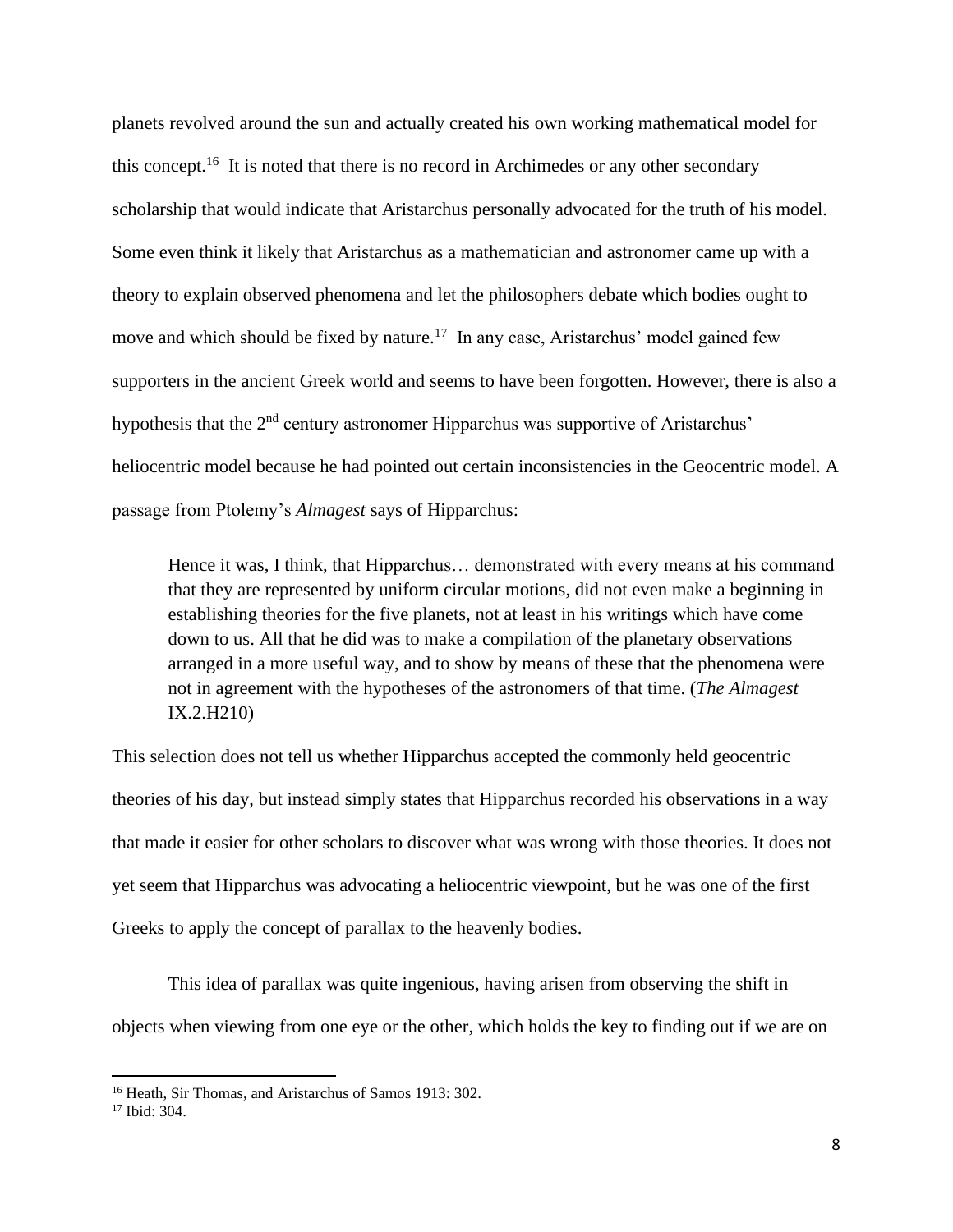a moving body in our solar system. Parallax is a way of measuring distance using Euclidean geometry, where the apparent change in location of an object when viewed from separate locations will tell you the distance of that object in relation to the space between observation points.<sup>18</sup> Hipparchus used this method for determining an approximate distance to the moon with the knowledge that a lunar eclipse was full at the Dardanelles, but 75% full in Alexandria.<sup>19</sup> This same method could reasonably be expected to work for the stars in the same way it would if the earth were moving around the sun, because a view of a certain star on a given date and 182.5 days from then (on the other side of the sun) would appear to have shifted. This is something we are able to see today and can use it to calculate the distances to stars for which parallax is observable. Ptolemy says that "there is no other way, either, to make progress in our knowledge of this matter, since none of the stars has a noticeable parallax (which is the only phenomenon from which the distances can be derived)."<sup>20</sup> The major obstacle preventing the Greeks from detecting parallax in the stars was the lack of knowledge they possessed about how incredibly far away even the nearest stars are from earth. Because the Greeks didn't observe parallax in the stars, they concluded that the earth must not be revolving around the sun but did not realize that the parallax that actually existed was much smaller than could ever be observed with the naked eye. This limitation of available technology is what drove Ptolemy to create elaborate explanations of rotating epicycles overlaid on deferents to account for the retrograde motion of the planets. This apparent validation of a geostationary model would have further strengthened the desire for Ptolemy and others to find philosophical meaning in the "perfect" circular motion of the heavens around us.

<sup>18</sup> Toomer 1974:127.

 $19$  Ibid.

<sup>20</sup> Toomer, G., O. Gingerich, and Ptolemy: 419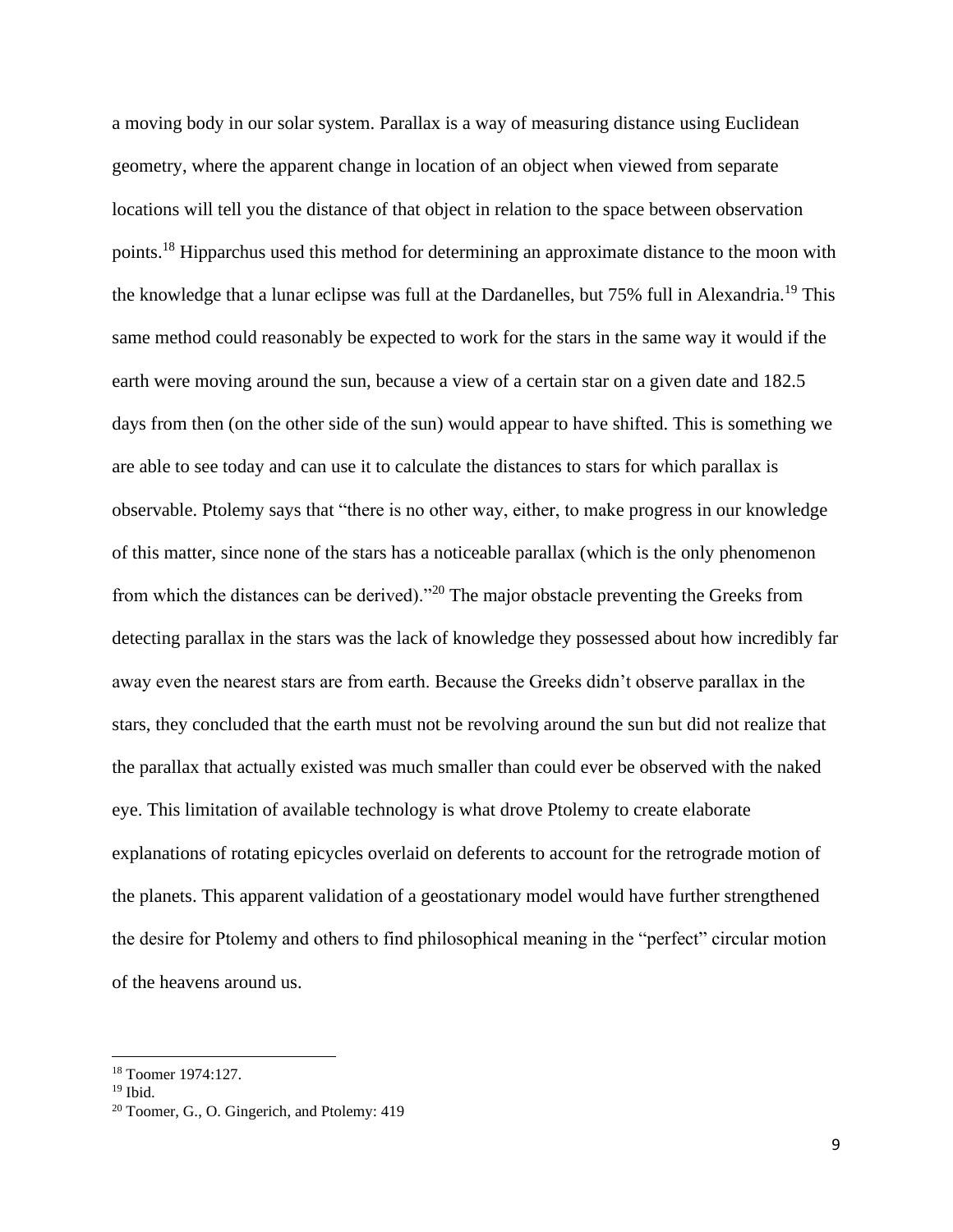The reason this background information on Greek ideas of the solar system has been included in a work on the motivations behind the Galileo affair is to identify the origins and history of the Geocentric theory that the Catholic Church stands behind in its confrontations with the renaissance scientist. Before turning to the Church at the time of Galileo, however, I would like to talk about Thomas Aquinas, who is a bridge between ancient Greek and early modern Church ideas. As one of the Roman Catholic saints given the distinction of Doctor of the Church, Aquinas was one of the most influential figures from all of history in shaping Catholic doctrine. He is best known today for his discussions of natural law and reconciling faith and reason through philosophy, as well as for his endeavors to prove the existence of God through the *quinquae viae* or "five ways" of argument in this pursuit.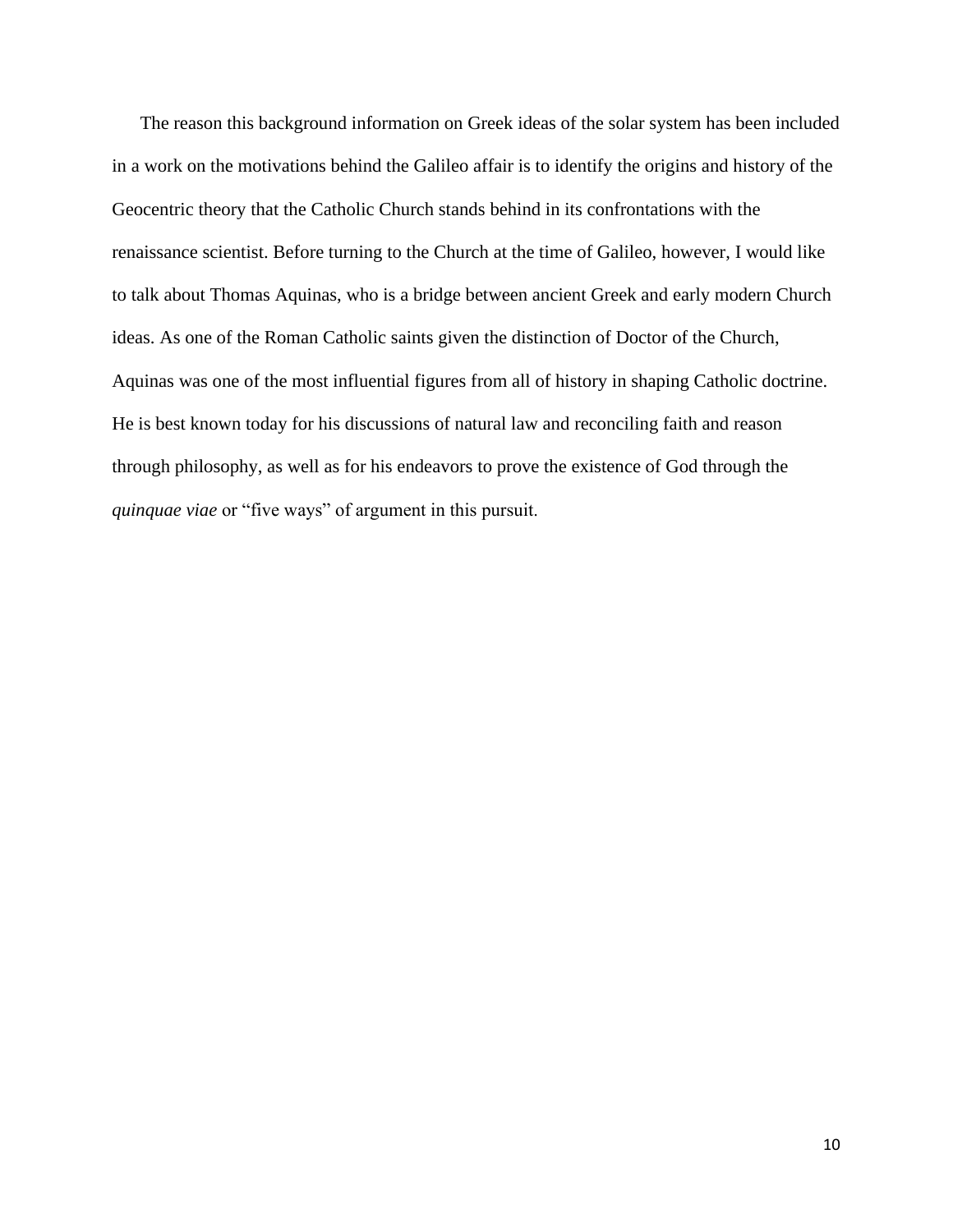#### III. Aquinas: The Bridge Between Aristotle and Catholicism

Thomas Aquinas borrowed extensively from the ancient Greek philosophers and refers to Aristotle in his *Summa Theologica* as "the Philosopher".<sup>21</sup> He also wrote several commentaries on many of Aristotle's works, and it is worth noting that the first two of Aquinas' arguments for the existence of God come directly from Aristotle's *Metaphysics.<sup>22</sup>* The first of these, based around the necessity for an "Unmoved Mover" was to both Aristotle and Aquinas the idea that the planets, just like any other objects, cannot move by themselves and would require a continuous application of force by a higher power to maintain the perfect and eternal circular motion observed over the centuries.<sup>23</sup> Although this argument for the necessity of a supernatural mover is now an unnecessary explanation for celestial motion due to Sir Isaac Newton's established theory of gravitational attraction, it is understandable why a supernatural mover would have been a necessity in Aquinas' day. Before anyone knew about the frictionless state that the planets orbit in due to the vacuum of space or the immense force being exerted on the planets by the of gravity or the sun, there would have been no logical reason for the planets to continuously move in the same path forever without some kind of intervention from a higher power to propel them.

Aquinas' second argument from Aristotle's body of work, although similar to the first, is different enough and relevant enough to be mentioned as well, although its links to astronomy are a little more complicated. This second argument from First Cause is manifested in Aristotle's *Metaphysics* by the efficient cause or agent of every being. For a being to have an efficient cause is to have its very being dependent on this cause. For example in *Metaphysics,* Aristotle tells us

<sup>21</sup> Aquinas, Shapcote, Knight, and Cheung 1995: 1.1.4.1.

<sup>&</sup>lt;sup>22</sup> Aquinas, Shapcote, Knight, and Cheung 1995: 1.2.3.2, Aristotle, Ross 2001: XI.1

 $23$  Ibid.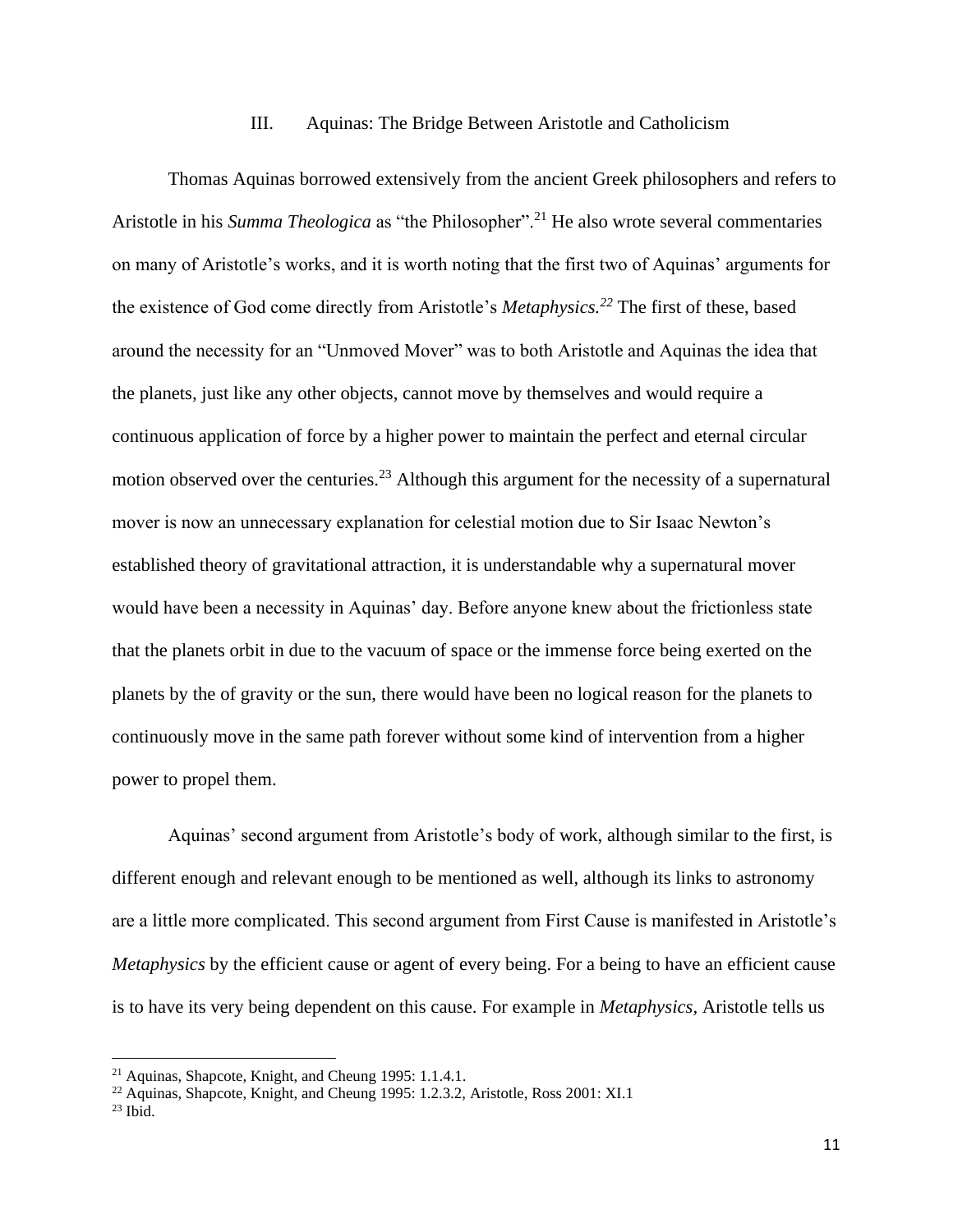that the agent of a statue is the sculptor who chisels at it. In Aquinas' argument this dependency relationship is traced back as far as it will go, but because every entity must be brought into being by another, there comes a point where there needs to be an original agent or "First Cause" for at least basic elements. This original agent that caused at least one other being to exist must be eternal in order not to have been created by another agent preceding him, and Aquinas is calling this original agent God.

This argument for a God, like that of an unmoved mover, places some importance on the perfection of the circular orbits of the heavens, but in a more indirect way. For Aquinas and likely for Aristotle as well, the fastest and most logical way to reach the conclusion of the necessity of a first cause would be to point to the heavens and ask what caused the stars and planets to exist. For Aristotle, the celestial sphere was an elevated place superior to the earth with all its flaws, and Aquinas must have understood this concept as it comes from the Greeks. After all, Aquinas' view of earth was certainly colored by Christian ideas of sin and all the suffering that comes with it. It has been established that a first cause would necessarily be eternal, but looking to these more perfect entities in the heavens and asking what could create such beings would immediately refine the character of this "First Cause" and result in the answer Aquinas was looking for. A supremely perfect being that he calls God. Because the perfect circles of orbits in Geocentric models contribute to this elevated nature of the sky, this theory is linked (albeit loosely) to the Christian concept of God through the works of St. Thomas Aquinas.

Thomas Aquinas borrowed heavily from Aristotle's philosophical concepts, and thus could subsequently have been referenced by theologians in defense of a geocentric viewpoint, however, his works contain at least two areas which show that Aquinas was not certain that the

12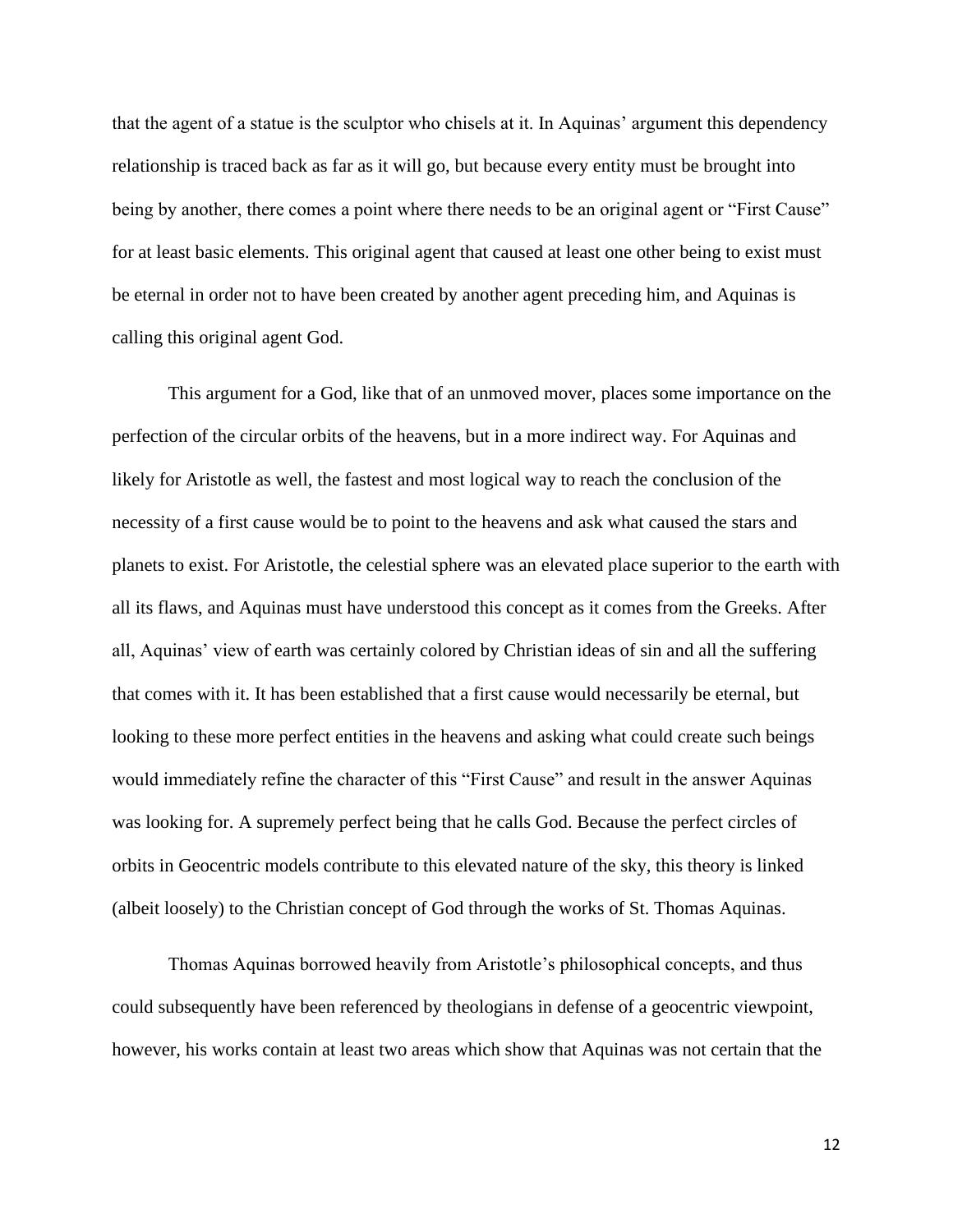ancient Greek interpretation of the celestial motion is an infallible explanation for celestial motion. In the context of our knowledge of the tripartite nature of the Trinity, Aquinas says:

Reason may be employed in two ways to establish a point: firstly, for the purpose of furnishing sufficient proof of some principle, as in natural science, where sufficient proof can be brought to show that the movement of the heavens is always of uniform velocity. Reason is employed in another way, not as furnishing a sufficient proof of a principle, but as confirming an already established principle, by showing the congruity of its results, as in astrology the theory of eccentrics and epicycles is considered as established, because thereby the sensible appearances of the heavenly movements can be explained; not, however, as if this proof were sufficient, forasmuch as some other theory might explain them. (*Summa Theologicae* 1.32 Reply to Objection 2)

Here Aquinas is using this digression to prove a point about the two ways that reason can help inform views of the Trinity both in developing theories and confirming already established ones. The last couple of lines show that Aquinas is not strictly opposed to other interpretations of the layout and movement of the solar system if another more probable or well substantiated theory should be discovered. Another place where Aquinas shows indifference to the geocentric theory is in his commentary on Aristotle's work called *De Caelo:*

…we must keep in mind that certain "anomalies," i.e., irregularities, appear with respect to the motions of the planets. For the planets seem to be now swifter, now slower, now stationary, now retrogressing. Now this does not seem to be appropriate to heavenly motions, as is evident from what has been said above. Therefore, Plato first proposed this problem to an astronomer of his time, named Eudoxus, who tried to reduce these irregularities to a right order by assigning diverse motions to the planets; a project also undertaken by later astronomers in various ways. Yet it is not necessary that the various suppositions which they hit upon be true — for although these suppositions save the appearances, we are nevertheless not obliged to say that these suppositions are true, because perhaps there is some other way men have not yet grasped by which the things which appear as to the stars are saved…. On these questions, I say, it is well that we should seek to increase our understanding, though we have but little to go upon, and are placed at so great a distance from the facts in question. (*De Caelo* II.17/12)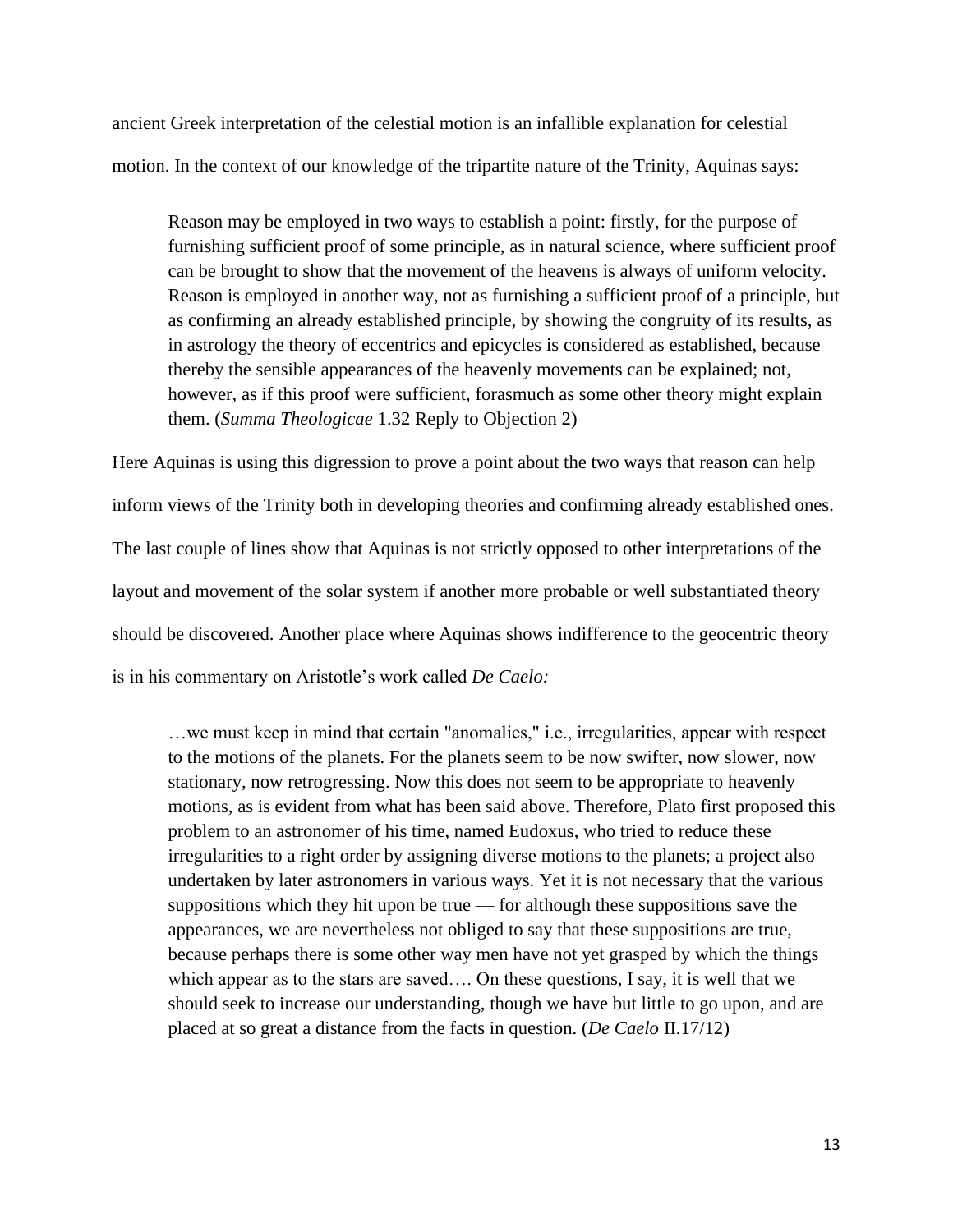In these passages, Aquinas is shown to have a firm understanding of the inconsistencies inherent in the geocentric model of the solar system passed down by the Greeks. When first considering the influences of the Roman Inquisition-era Catholic clergy that would compel them so swiftly to accuse Galileo of heresy, Aquinas emerges as one of the main suspects. This was particularly because of his great interest in the ancient Greek metaphysics and his love of Aristotle, the ancient philosopher who created his own version of early geocentric models to demonstrate the circular and eternal nature of the heavens. These concepts of circular perfection, eternity, and the grand design of the heavens are frequently found in Aquinas' writings, and he even uses Aristotle's cosmological theories in his own arguments for the existence of the Christian God. However, the two passages provided above should begin to persuade us that the geocentric theory was simply to him the best explanation of his time. His exhortation for us to increase our understanding of our solar system combined with his entire corpus of work on the relationship between faith and reason should be enough to convince us that no one who sincerely applies Thomistic principles to their role in the Church would have been so quick to criticize and condemn the findings of Copernicus and Galileo.

As mentioned earlier, the geocentric model as promoted by Aristotle does not afford humanity the privileged place in the cosmos which is often associated with the biblical creation and salvation stories. The Aristotelian model and cosmology well preceded Christian beliefs, and its placement of earth at the center of the universe matched up with a more literal interpretation of the biblical account quite well. In Genesis the sun was created after the earth and the focus is primarily on the earth and mankind. It makes sense that any theory putting the sun the center of the solar system would call into question assumptions long held by the Church.<sup>24</sup> However, the

<sup>24</sup> Bergman 2015:202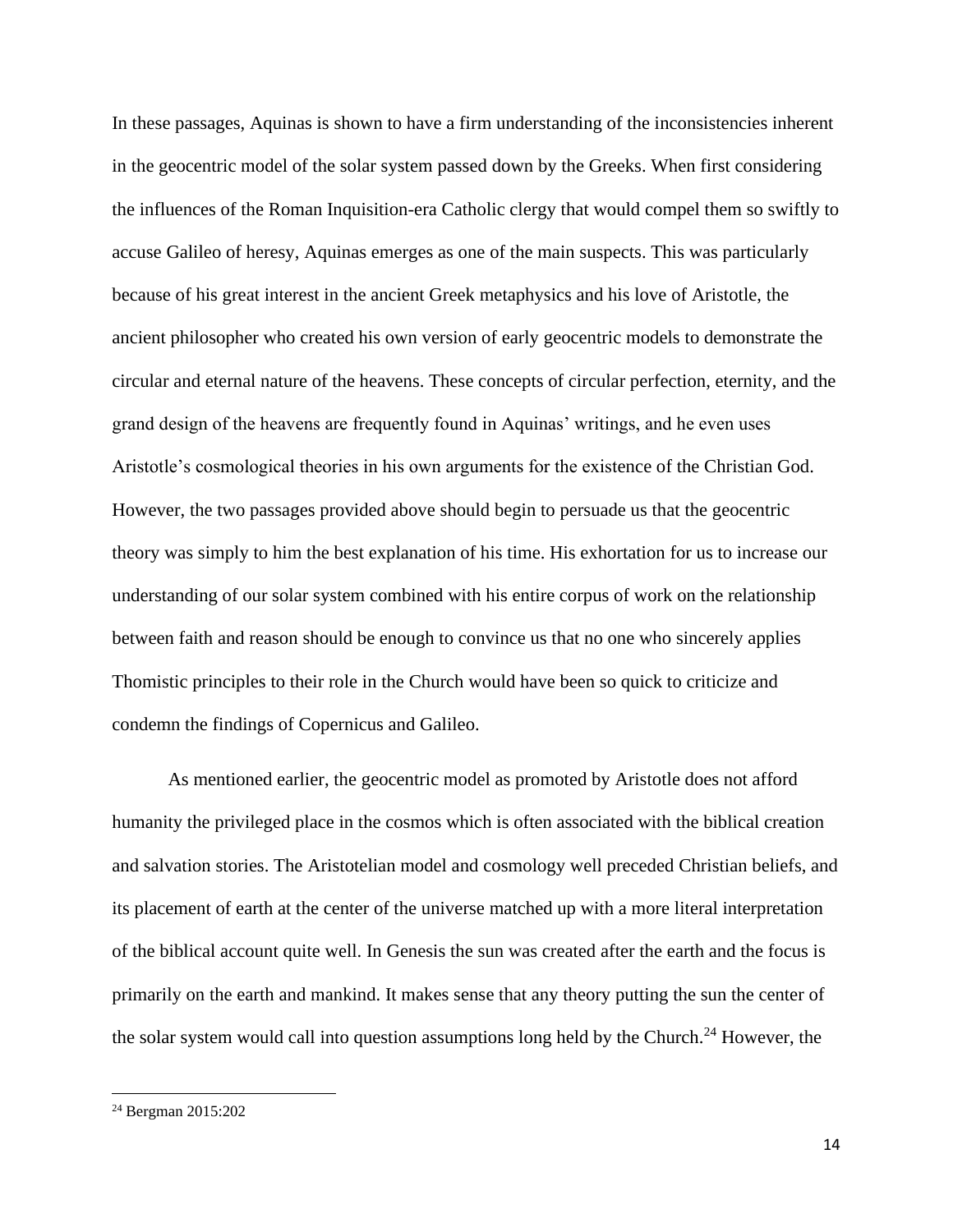immovable quality of the earth in Aristotle's model of the solar system does not signify some higher or divine privilege but is indicative of quite the opposite. The circular, eternal, and 'perfect' motion of the planets and the sphere of stars is meaningful to the ancient Greeks as showing the 'divinity' of the heavenly objects in contrast with the straight and finite motion that is universally terrestrial and human.

It is not clear whether this interpretation was recognized by the Catholic authorities of Galileo's day, and so it is still possible that the Church's reaction to the heliocentric theory was truly rooted in fear of an impending identity crisis following the fall of the ancient Greek model. Nevertheless, even if the Church was worried about where humanity would fit in the positional hierarchy of the universe, this concern does not seem to be enough on its own to justify Galileo's Inquisition before at least investigating his claims on a scientific basis. If it turned out Galileo was right, then the Church would have to grapple with this issue no matter what. If he was truly wrong, why should the Church be more concerned with keeping him quiet on the topic than disproving the ideas that they wanted to prevent from spreading.

Aristotelian ideals retained in the framework of Christian theology certainly may have been an unspoken factor in the Church's inquisition of Galileo, but the issue of scriptural evidence for a stationary earth is referenced directly in the writings of Cardinal Bellarmine, a central figure in the first trial of Galileo.<sup>25</sup> Examples of such passages can be found in the Psalms, which reads "You set the earth on its foundations, so that it shall never be shaken."<sup>26</sup> Another widely referenced passage from both Catholic and Protestant opponents comes from Joshua in the context of a battle between the Israelites and the Amorites: "On the day when the

<sup>25</sup> Redondi 1987: 39.

<sup>26</sup> Ps. 104:5 NRSVCE.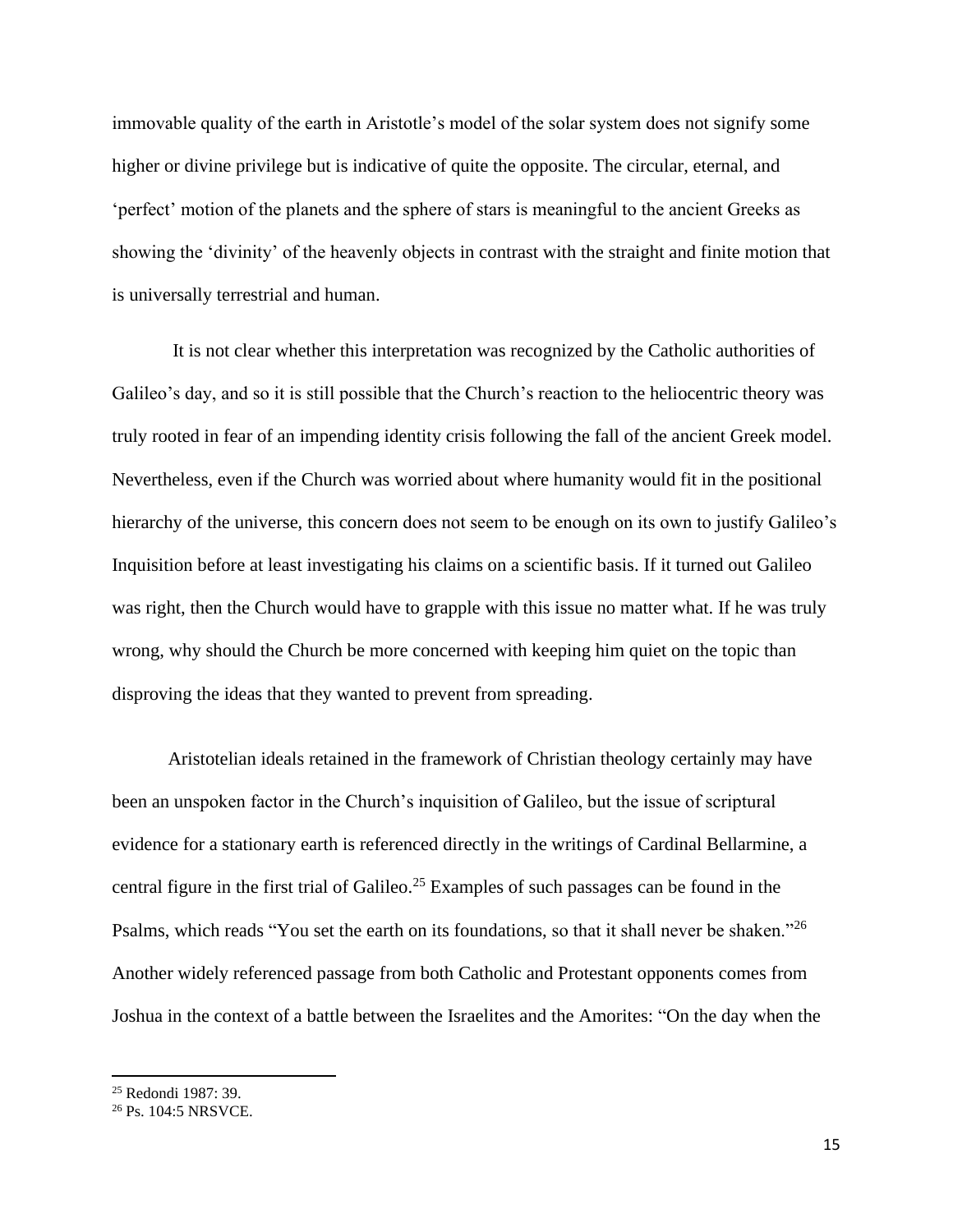Lord gave the Amorites over to the Israelites, Joshua spoke to the Lord; and he said in the sight of Israel, 'Sun, stand still at Gibeon, and Moon, in the valley of Aijalon.' And the sun stood still, and the moon stopped, until the nation took vengeance on their enemies."<sup>27</sup> Before the Church took action against the Heliocentric theory, the works of Galileo and Copernicus had attracted the attention of a Carmelite named Father Foscarini. He attempted to reconcile the Copernican model with these biblical passages that were otherwise interpreted as evidence for a stationary earth and synthesize a mathematically sensible and theologically acceptable conclusion.<sup>28</sup> In a letter to Father Foscarini, Cardinal Bellarmine outlines his views on how the budding scientific theory should and should not be applied by faithful Catholics:

First. I say that it seems to me that Your Reverence and Galileo did prudently to content yourself with speaking hypothetically, and not absolutely, as I have always believed that Copernicus spoke. For to say that, assuming the earth moves and the sun stands still, all the appearances are saved better than with eccentrics and epicycles, is to speak well; there is no danger in this, and it is sufficient for mathematicians. But to want to affirm that the sun really is fixed in the center of the heavens and only revolves around itself without traveling from east to west, and that the earth is situated in the third sphere and revolves with great speed around the sun, is a very dangerous thing, not only by irritating all the philosophers and scholastic theologians, but also by injuring our holy faith and rendering the Holy Scriptures false.<sup>29</sup>

There are several important points to consider here, the first being the way that the Cardinal thinks Copernicus' theory ought to be applied. When he speaks of "saving appearances", he seems to mean that a heliocentric model can certainly be used as a hypothetical model if it helps simplify the mathematics of predicting heavenly motion, but that taking it as a real and physical fact of the motion or position of the earth is philosophically and scripturally problematic. A literal belief in a moving earth for Cardinal Bellarmine is not primarily faulty because of the

<sup>27</sup> Jsh. 10:12-13 NRSVCE.

<sup>28</sup> McMullin, Ernan 2005: 262.

<sup>29</sup> Blackwell, Bellarmine, and Foscarini 1991:265.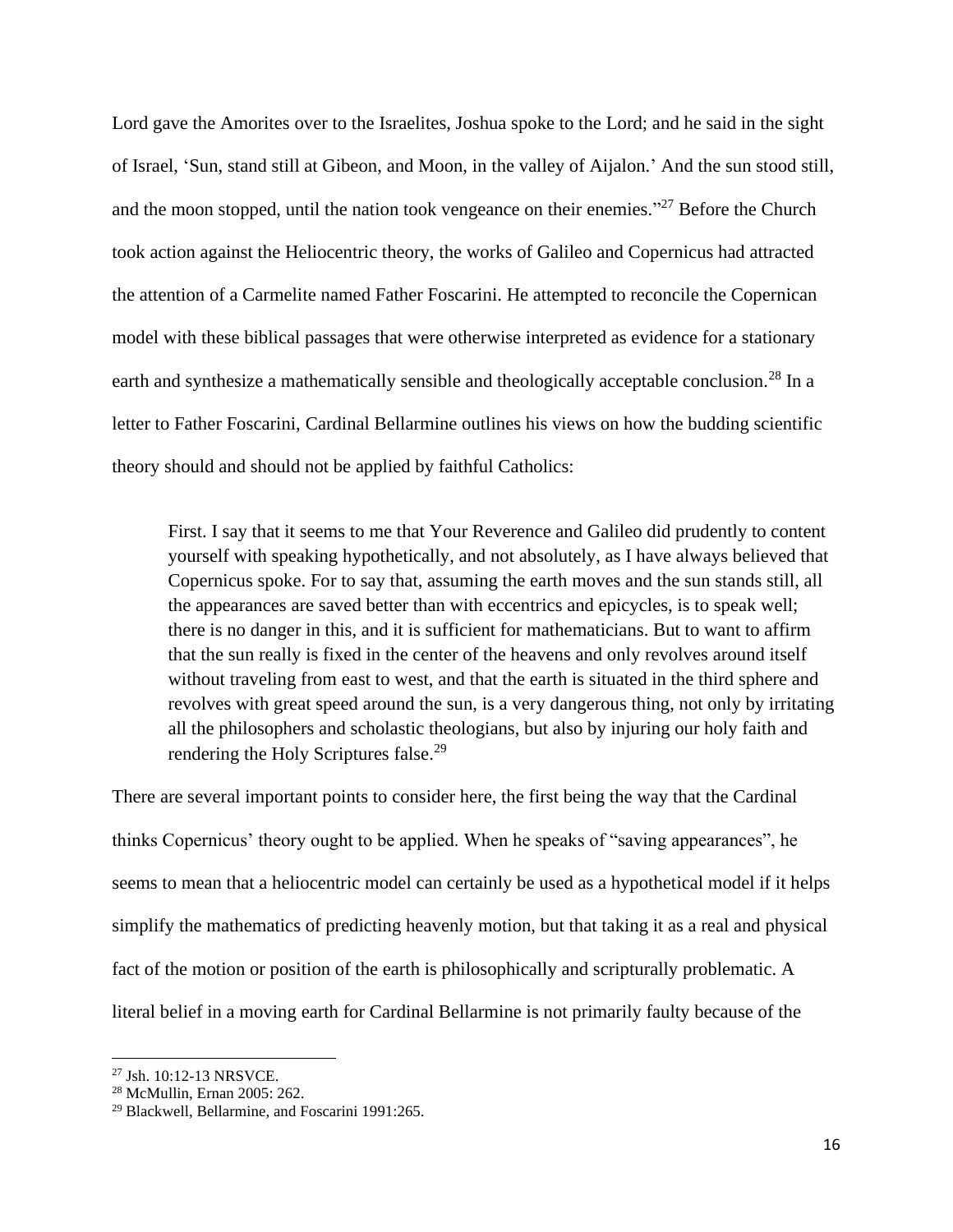scripture passages suggesting otherwise, but more because of the interpretation already provided by the Church Fathers on these examples:

Second. I say that, as you know, the Council prohibits expounding the Scriptures contrary to the common agreement of the holy Fathers. And if Your Reverence would read not only the Fathers but also the commentaries of modern writers on Genesis, Psalms, Ecclesiastes and Josue, you would find that all agree in explaining literally that the sun is in the heavens and moves swiftly around the earth, and that the earth is far from the heavens and stands immobile in the center of the universe. Now consider whether in all prudence the Church could encourage giving to Scripture a sense contrary to the holy Fathers and all the Latin and Greek commentators.<sup>30</sup>

It is important to note the distinction he is making between a strict literal reading of the Bible and the decisions of the Church Fathers about which passages are meant to be interpreted in such a sense. Bellarmine seems to imply that he would not have a problem with the metaphorical reading of many passages that Fr. Foscarini is using to reconcile the Bible with a Copernican solar system if it were not for the authoritative nature of the early saints' own writings and interpretations.

<sup>30</sup> Ibid: 266.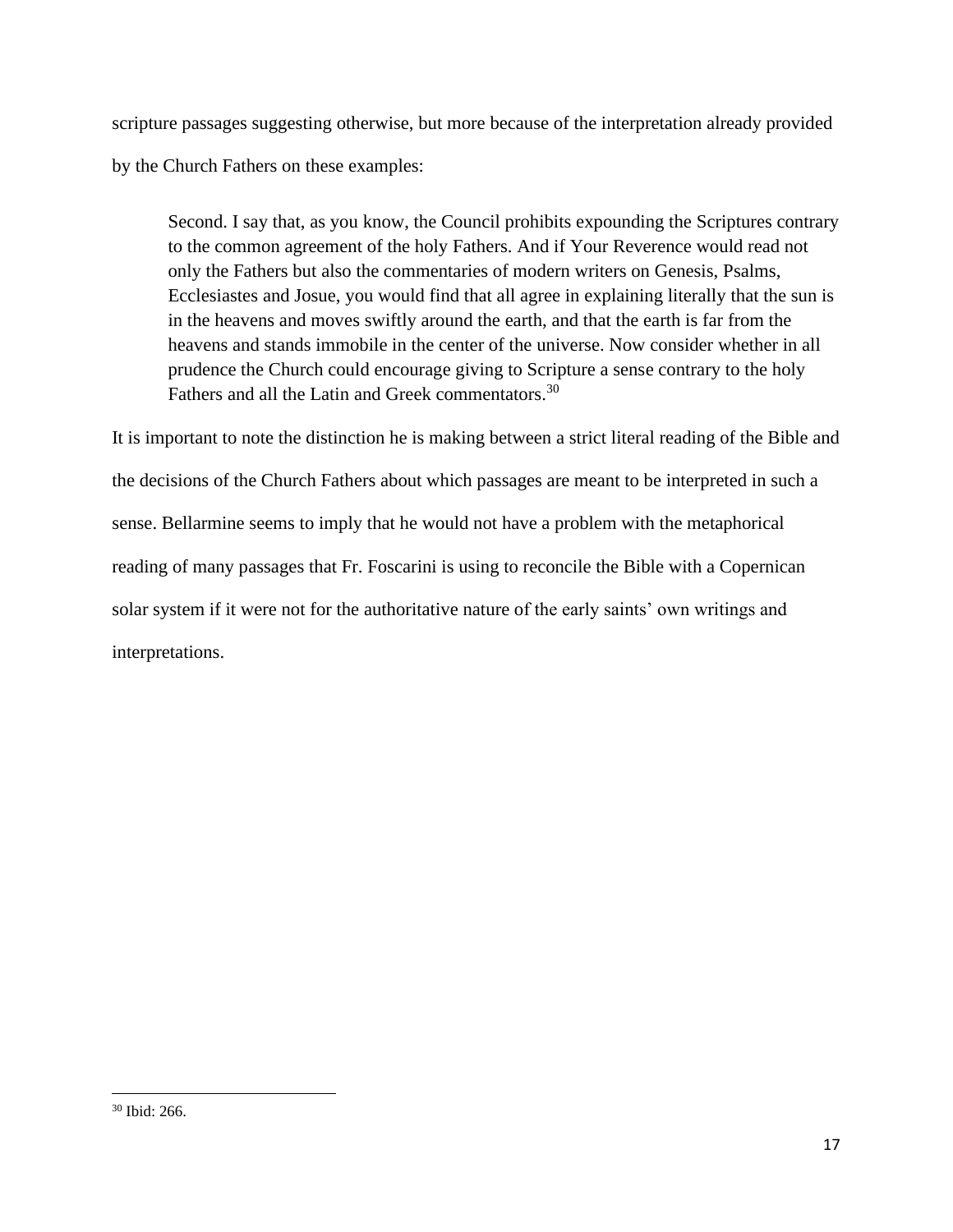#### IV. Galileo's Trial: Persistence or Atomic Theory?

When we turn to the 1600s and investigate the attitudes of the Catholic Church to identify the influences that pushed it to criticize Galileo, an important movement that comes to mind that might contain sources of motivation for his prosecution. Galileo's scientific achievements and corresponding scrutiny come in the later years of the Protestant Reformation, which seems to have provided unique challenges to the Heliocentric principle. The distinction noted above concerning Catholic and Protestant interpretations of scripture is necessary when looking into the ways that the ongoing Reformation may have influenced the way that Galileo's claims appeared as threats to Church doctrine and tradition.<sup>31</sup> One of the common themes among Protestant denominations has been the principle of *Sola Scriptura*, which is the belief that the Bible is perfect, complete, and the only necessary authority for Christian teaching.<sup>32</sup> This sometimes leads to a rejection of other human sources of various Christian traditions and dogmas in favor of an extremely straightforward acceptance of the literal biblical account. This idea is specific to Protestantism, which is why I initially found the Inquisitor's focus on biblical passages to be curiously out of character for the clergymen of the Catholic Church. Throughout most of history, Catholics have been much less opposed to metaphorical and allegorical readings of the Bible removed from the simple text when handed down from theological authorities such as Church Doctors, Fathers, and venerated Saints.<sup>33</sup>

This context of the Protestant Reformation can help clarify the distinction made in the Church's criticism of Galileo. It would make sense for Catholic clergy to focus on the contradiction of established theological sources such as St. Basil, who summarily confirms his

<sup>31</sup> Prasad 2018: 17.

 $32$  Ibid:  $20$ .

<sup>33</sup> Ibid: 21.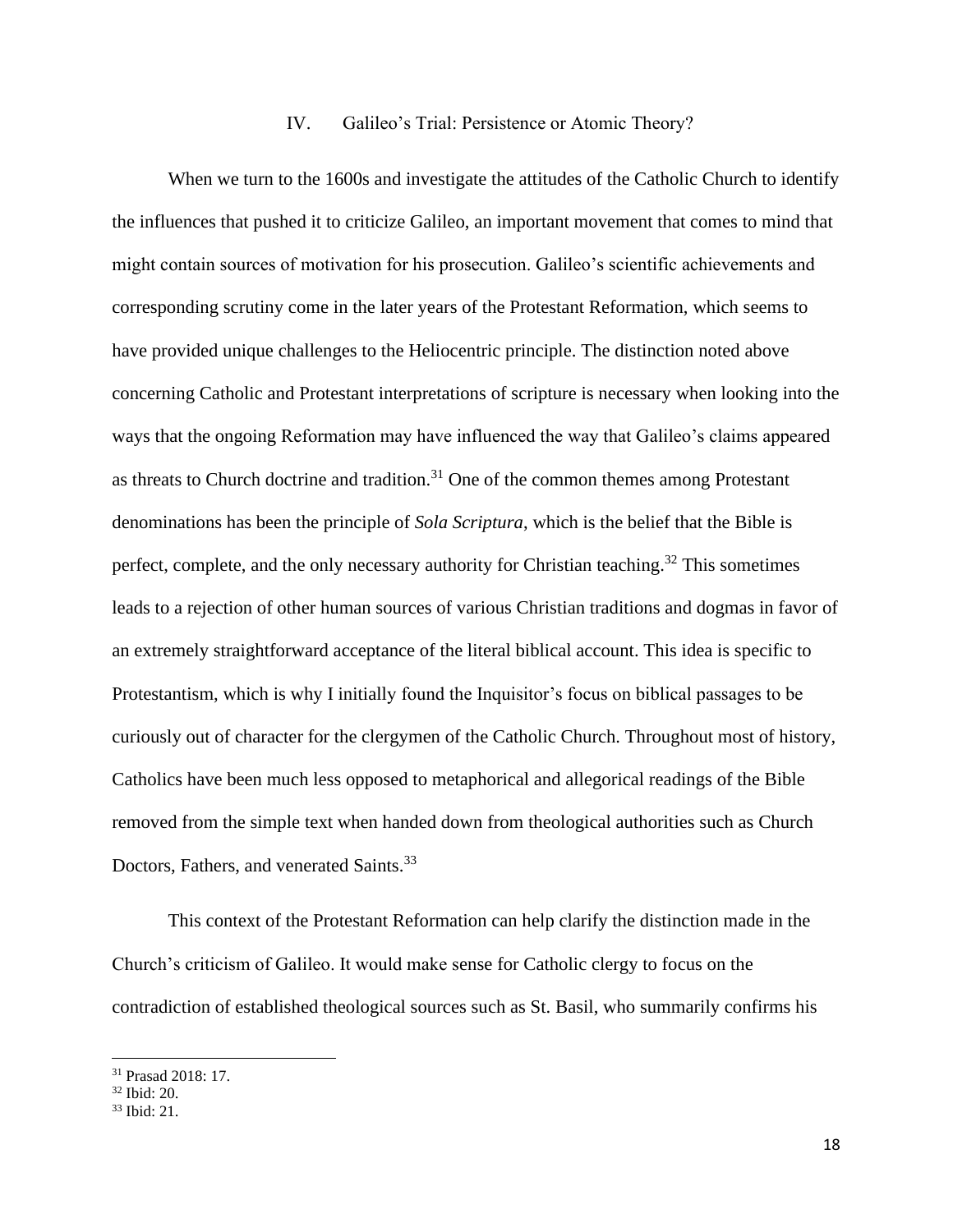position on the Geocentric system saying, "It is not, they go on, without reason or by chance that the earth occupies the centre of the universe. It is its natural and necessary position… Do not then be surprised that the world never falls: it occupies the centre of the universe, its natural place…If there is anything in this system which might appear probable to you, keep your admiration for the source of such perfect order, for the wisdom of God."<sup>34</sup> The emphasis on these kinds of sources of Christian doctrine did not arise in Catholicism during the Reformation and had been the norm long before Martin Luther's revolution, and one of the factors that was a product of the Reformation was the Church's fragility and defensiveness about all of its traditions that were under attack from the newly separated protestant denominations.

Many people are aware that Nicolaus Copernicus was one of the first and most wellknown proponents of a Heliocentric theory that bears his name today as the Copernican Model, and that his book *De Revolutionibus Orbium Coelestium* was placed on the Catholic index of prohibited books. However, it is less well known that this denunciation of Copernicus' ideas and his expansive treatise on the subject came in 1616, after the first trial of Galileo for teaching these ideas.<sup>35</sup> Even though there was not a widespread movement against the new Copernican theory, we can find at least one voice of disapproval in the writings of Giovanni Tolosani, a Dominican astronomer who wasted no time in publishing an extensive critique of Copernicus' book just two years after its publication in 1545. Tolosani took issue with the new heliocentric model because according to him it failed to account for heavenly motion any more accurately than the Aristotelian model and was only supported by evidence that Copernicus gathered after

<sup>34</sup> Basil.

<sup>35</sup> Redondi 1987: 38.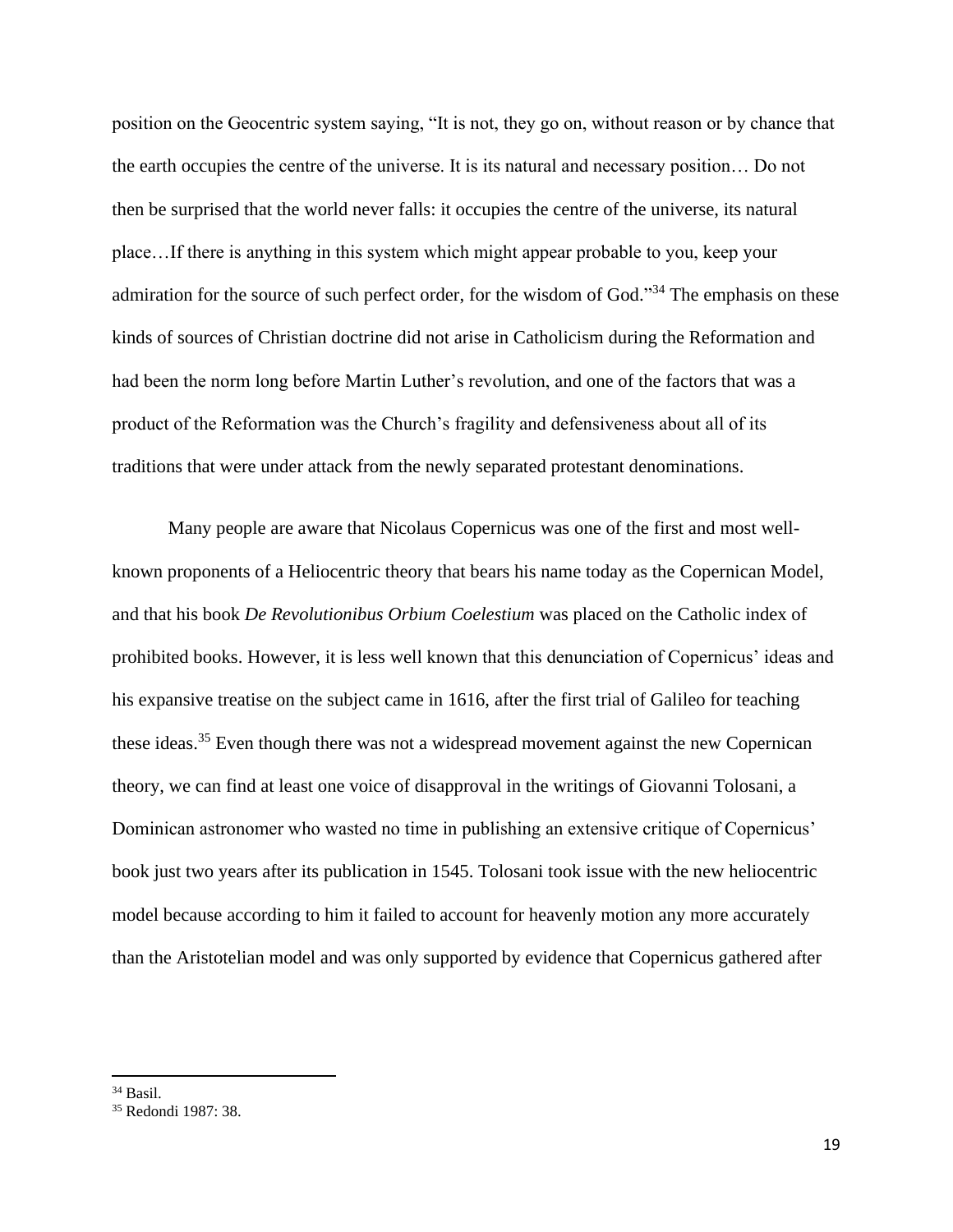formulating his 'absurd' cosmology.<sup>36</sup> Although there is certainly evidence for at least one Catholic voice of disapproval, there are few others in the Church who immediately took issue with these principles, and *De Revolutionibus Orbium Coelestium* continued to be taught at least as theory in prominent Catholic universities until the time of Galileo.<sup>37</sup> The tide seems to have shifted at least in part due to the overwhelming number of Protestant authors criticizing both the theory itself and anyone who did not find it problematic. In fact, when Copernicus' book was first published in 1543, it was dedicated to Pope Paul III and was met with genuine interest by the clergy well before its printing at a presentation of the theory to many high-ranking members of the Church at Rome in 1533.<sup>38</sup> A letter from Cardinal von Schonberg to Copernicus in 1536 demonstrates the regard that clergy members had for him when he writes:

Some years ago word reached me concerning your proficiency, of which everybody constantly spoke. At that time I began to have a very high regard for you, and also to congratulate our contemporaries among whom you enjoyed such great prestige. For I had learned that you had not merely mastered the discoveries of the ancient astronomers uncommonly well but had also formulated a new cosmology. In it you maintain that the earth moves; that the sun occupies the lowest, and thus the central, place in the universe; that the eighth heaven remain perpetually motionless and fixed; and that, together with the elements included in its sphere, the moon, situated between the heavens of Mars and Venus, revolves around the sun in the period of a year. I have also learned that you have written an exposition of this whole system of astronomy, and have computed the planetary motions and set them down in tables, to the greatest admiration of all. Therefore with the utmost earnestness I entreat you, most learned sir, unless I inconvenience you, to communicate this discovery of yours to scholars, and at the earliest possible moment to send me your writings on the sphere of the universe together with the tables and whatever else you have that is relevant to this subject. Moreover, I have instructed Theodoric of Reden to have everything copied in your quarters at my expense and dispatched to me. If you gratify my desire in this matter, you will see that you are

<sup>36</sup> Westman 2011: 195-197.

 $37$  Singham, 51

<sup>38</sup> Scotti, 154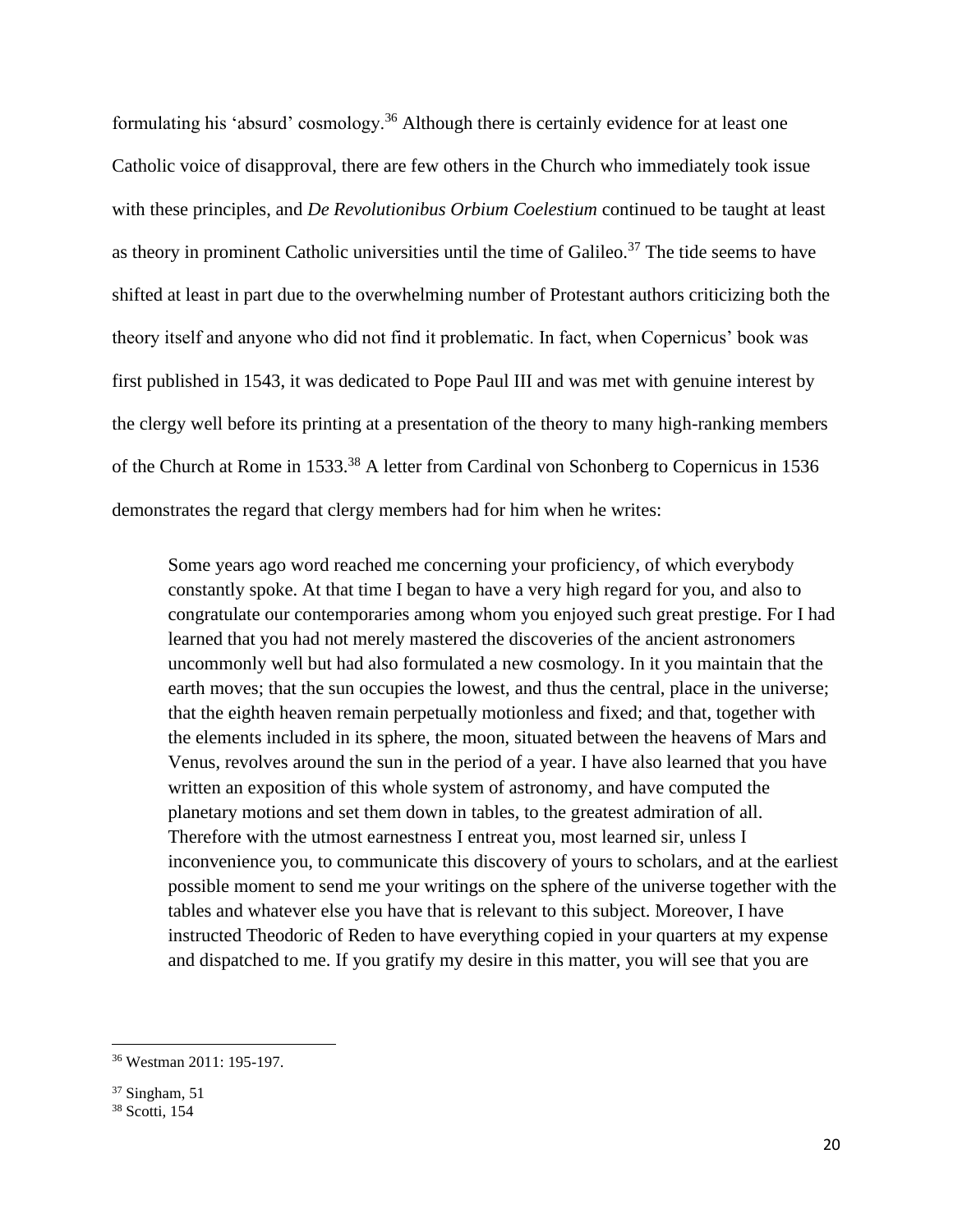dealing with a man who is zealous for your reputation and eager to do justice to so fine a talent. Farewell.<sup>39</sup>

The contents of the letter show the genuine excitement felt at Copernicus' new discoveries and the last sentence especially shows that Cardinal von Schonberg isn't reading these works to find inconsistencies with Catholic dogma and rather gives Copernicus the benefit of the doubt and is genuinely invested in his work.

At first, Copernicus' ideas were not more mathematically perfect than the Aristotelian model due to the fact that Copernicus uses circular orbits for his model, rather than the elliptical orbits we see in modern versions. In spite of this, it seems to have been well received by the Catholic Church at first as shown by the above examples. The question then is what would have changed the Church's position on the matter over the 73 years between the publishing of *De Revolutionibus Orbium Coelestium* and its placement on the *Index Librorum Prohibitorum* in 1616. An investigation into the agents of this change in attitude produces the writings of several prominent Protestant Reformers who display unequivocal condemnation of Copernicus' heliocentric theory, and who support their disapproval primarily by way of scripture passages.<sup>40</sup>

Some of these voices include John Calvin in his *Commentary on Genesis* and *Commentary on Psalms 91*, where he uses biblical passage as absolute and literal truth to argue against an orbiting earth.<sup>41</sup> Martin Luther himself is said to have offered his own opinion on Copernicus at dinner with his friend Anthony Lauterbach, who recorded Luther as saying "So it goes now. Whoever wants to be clever must agree with nothing that others esteem. He must do something of his own. This is what that fellow does who wishes to turn the whole of astronomy

<sup>39</sup> Schönberg.

<sup>40</sup> Westman 2011: 109-110.

<sup>41</sup> Kobe 1998: 193.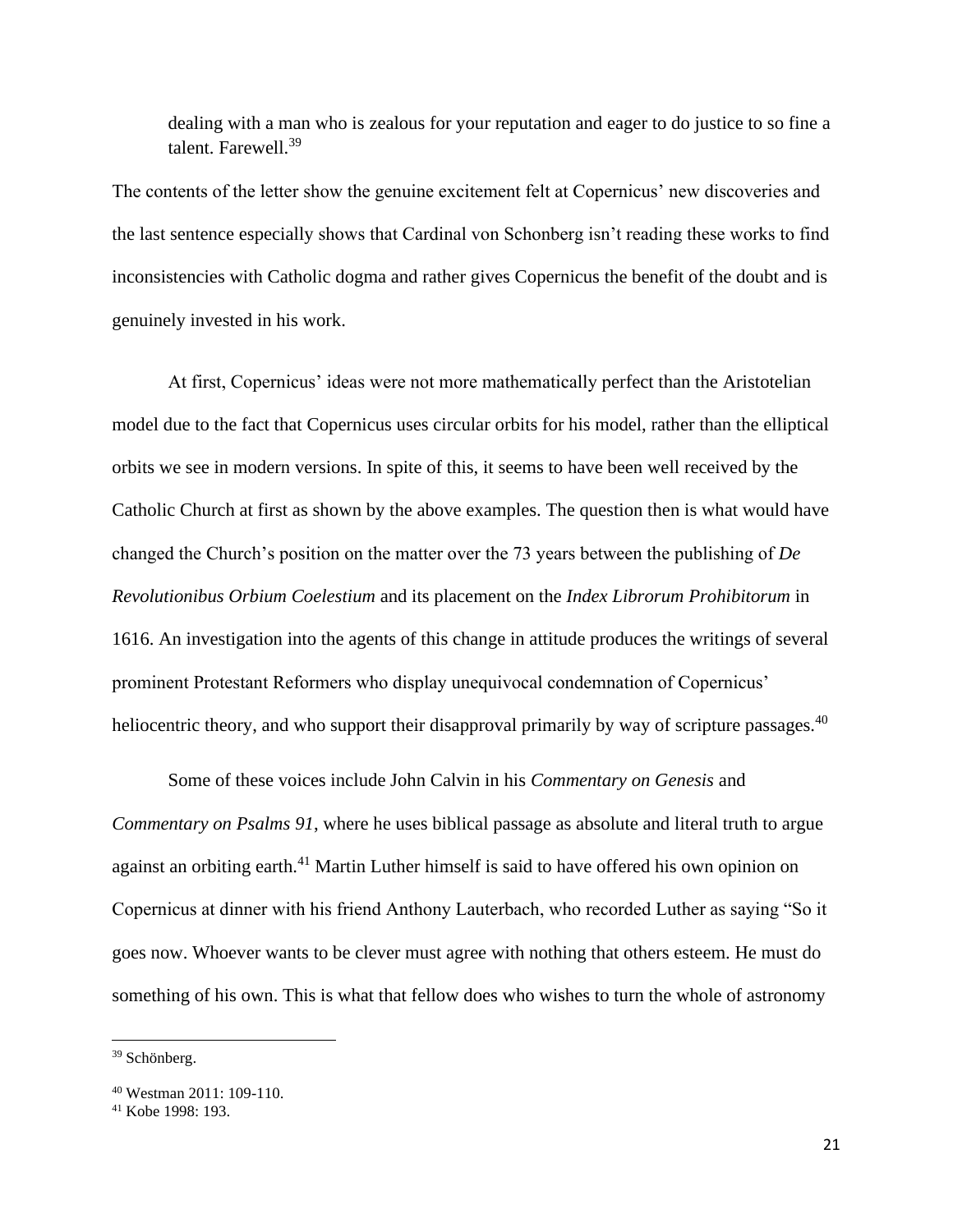upside down. Even in these things that are thrown into disorder I believe the Holy Scriptures, for Joshua commanded the sun to stand still and not the earth'."<sup>42</sup> Martin Luther's friend Phillip Melanchthon was also a vocal critic of Copernicus who went so far as to call for state governments to intervene and suppress his books and the teaching of heliocentric theories. In his three part response to *De Revolutionibus Orbium Coelestium,* Melanchthon cites a myriad of biblical passages and states: "Encouraged by this divine evidence, let us cherish the truth and let us not permit ourselves to be alienated from it by the tricks of those who deem it an intellectual honor to introduce confusion into the arts."<sup>43</sup> He firmly believed that Copernicus' extreme ideas were designed to gain attention and appear learned to his contemporaries, and he was certainly not alone. During the period between Copernicus' death and Galileo's trial, so many Protestant figures came forward against heliocentrism that some scholars attribute the Church's swift realignment preceding Galileo's 1616 trial largely to these outside influences.<sup>44</sup>

It is telling that most Catholic opposition comes so many years after the publishing of the Copernican theory and after this mounting opposition from influential Protestant figures. Their cry of heresy on a scriptural basis seems to be responsible for the use of scripture passages by Catholic opponents in defense of a geocentric viewpoint. It is also likely that the intensity of Protestant opposition to these theories and other Catholic teachings in general may have influenced members of the clergy to act more swiftly and severely than usual to condemn what they perceived to be dangers to Catholicism's reputation or its core beliefs.

Some beliefs that may have been threatened by Galileo include the privileged place of the earth as well as the scriptural authority of many revered Fathers and Doctors of the Church.

<sup>42</sup> Kobe 1998: 192

<sup>43</sup> Ibid: 194.

 $44$  Singham, 52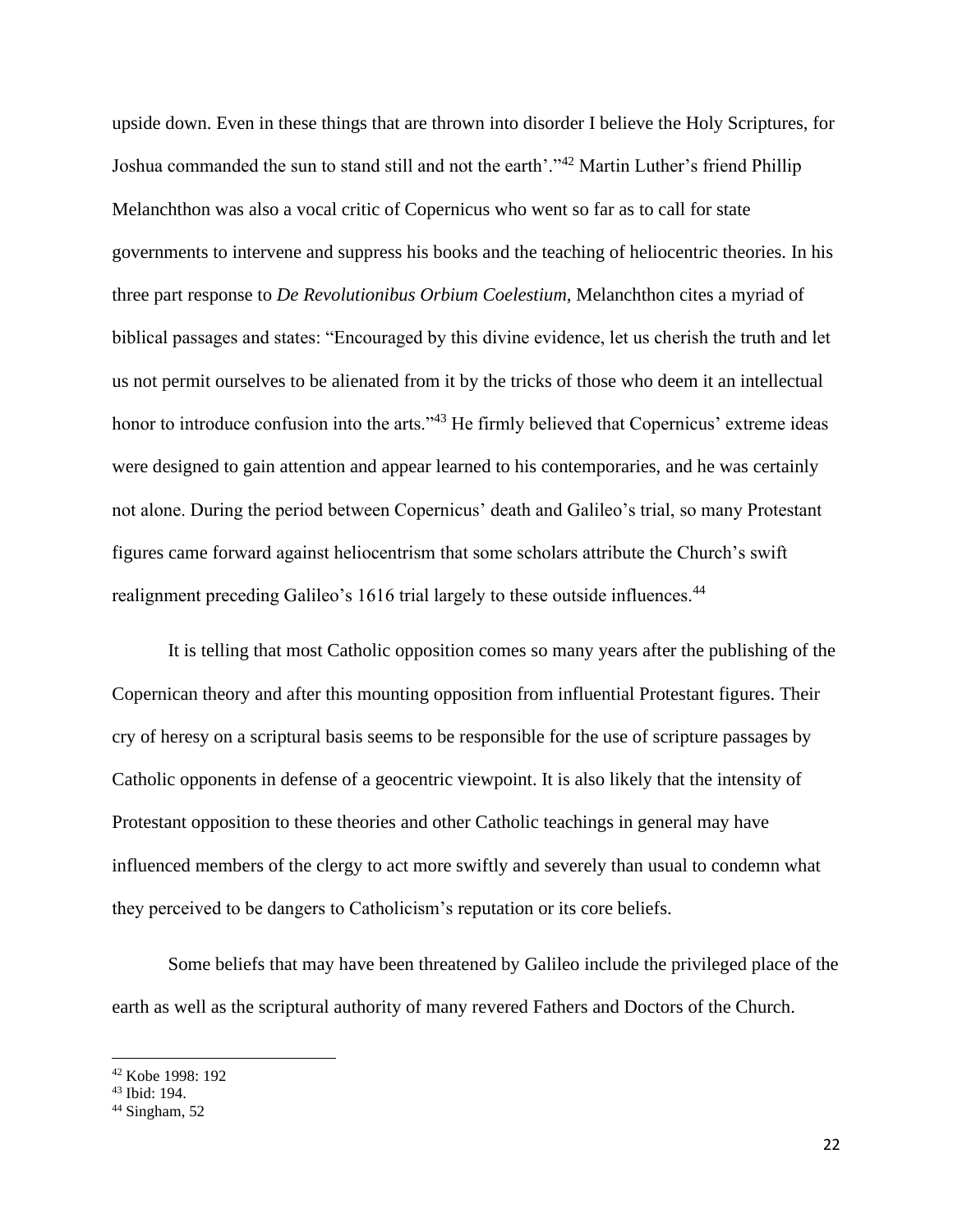According to Pietro Redondi though, the more important doctrine at risk was transubstantiation, one of the seven sacraments which formed the foundation of Catholic life and religious practices. The challenge is found in Galileo's book *The Assayer*, published in 1622, in which he attempts to explain the composition of light and matter. He recalls days of the eminent Greek thinkers Hero and Democritus when he gives an account of the way physical material as well as light can be broken down into infinitesimal pieces, attributes light to energetic and "fiery" particles and heat to the process of these particles piercing the skin in either pleasant or painful ways<sup>45</sup>. One particular section is noted for containing atomic ideas as well as dealing with the sensation of taste in a way that could certainly be problematic for the doctrine of the Eucharist.

Perhaps the origin of the other two senses lies in the fact that there are bodies which constantly dissolve into minute particles, some of which are heavier than air and descend, while others are lighter than air and rise up. The former may strike upon a certain part of our bodies that is much more sensitive than the skin, which does not feel the invasion of such subtle matter. This is the upper surface of the tongue; here the tiny particles are received, and mixing with and penetrating its moisture, they give rise to tastes, which are sweet or unsavory according to the various shapes, numbers, and speeds of the particles. (*The Assayer, 275-276)*

The correlation between these ideas of atomic theory and Gaileo's 1633 trial is presented in the form of a newly discovered anonymous document labeled "G3", which was sent to the Vatican and heavily criticizes *The Assayer* on the basis of incompatibility of Galileo's theories of matter and the doctrine of transubstantiation. Redondi hypothesizes that this document may have been

<sup>45</sup> Redondi 1987: 14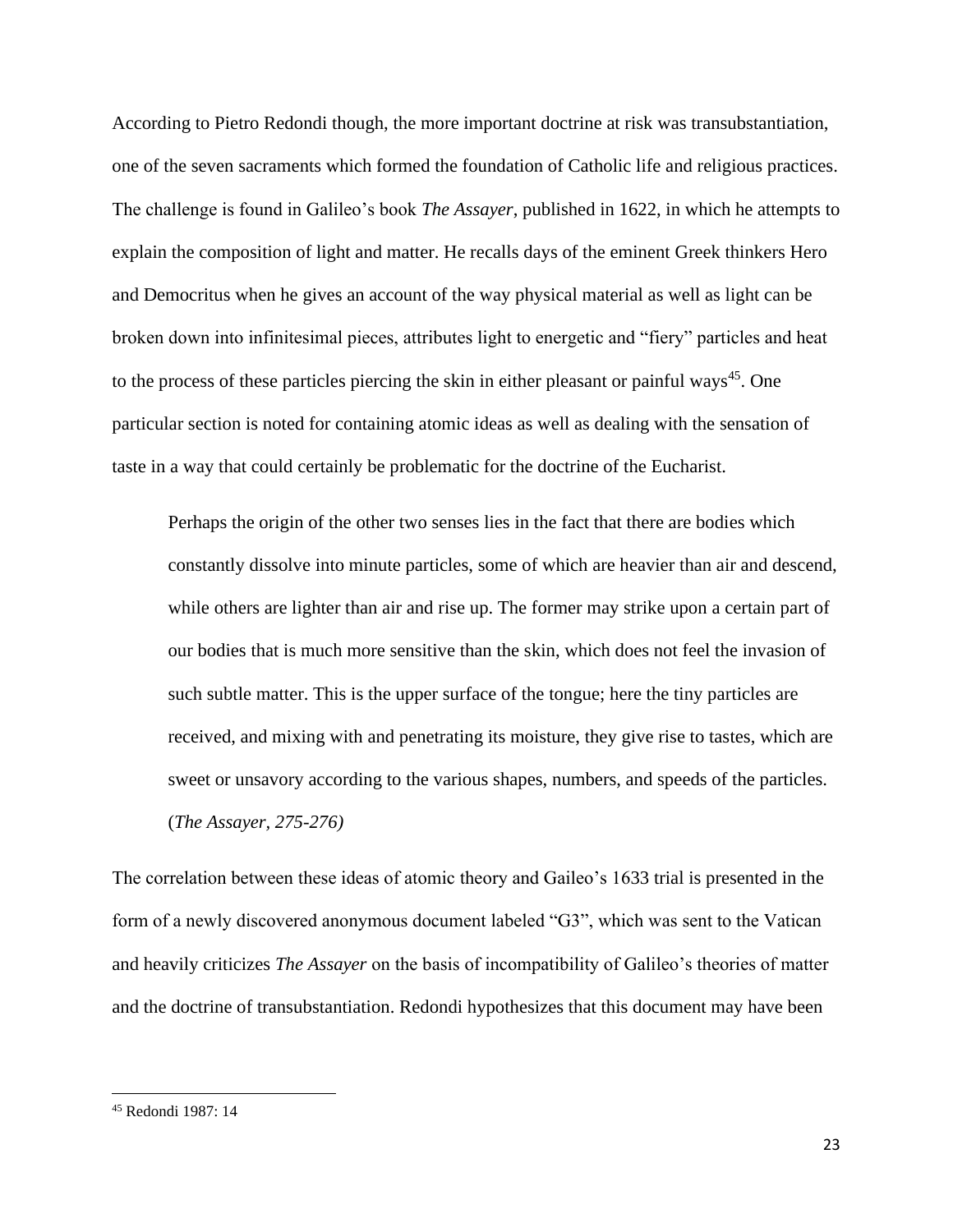written by a rival of Galileo, a father Horatio Grassi, whose scientific theories about comets were torn apart in Galileo's book.<sup>46</sup> It is said the two scientists had an intense rivalry publishing papers back and rebuttals, but after Galileo's stinging and satirical invective in *The Assayer*, Grassi took a different route and framed his rebuttal as having extremely grave philosophical and theological implications.<sup>47</sup>

In any case, this letter makes plain the claim that transubstantiation would be disproven by such an atomic model of matter because of the doctrine's dependence on the duality of the Eucharist. Transubstantiation is the belief that as a priest consecrates the bread and wine of communion at Catholic mass, those materials are transformed in substance to the body of Jesus Christ while maintaining the "accidentals" or appearances of bread and wine. The anonymous author of this "G3" Vatican document document claims that that only the Aristotelian duality of matter and form can accurately explain the transformation of matter in the eucharist, and that this concept belongs to a school of philosophy that Galileo is attacking on multiple fronts. It is important to note that at the time this letter was written, *The Assayer* had already cleared the Vatican censors for publication. It is likely that someone in the Church was upset by the content of *The Assayer* who felt Galileo was threatening a teaching integral to the identity of the Catholic Church in the tumultuous period of the Reformation, even though the book had already been examined and nothing objectionable found. This leaves open the possibility that Galileo was not sentenced to lifetime imprisonment for his Copernican views, but instead his theories of matter that undermined a theologically essential topic. Redondi argues that the evidence seems to point to such a cover up, and that the reason for such concealment was multifaceted. In part, setting up

<sup>46</sup> Redondi 1987: 49.

<sup>47</sup> Redondi 1987: 191.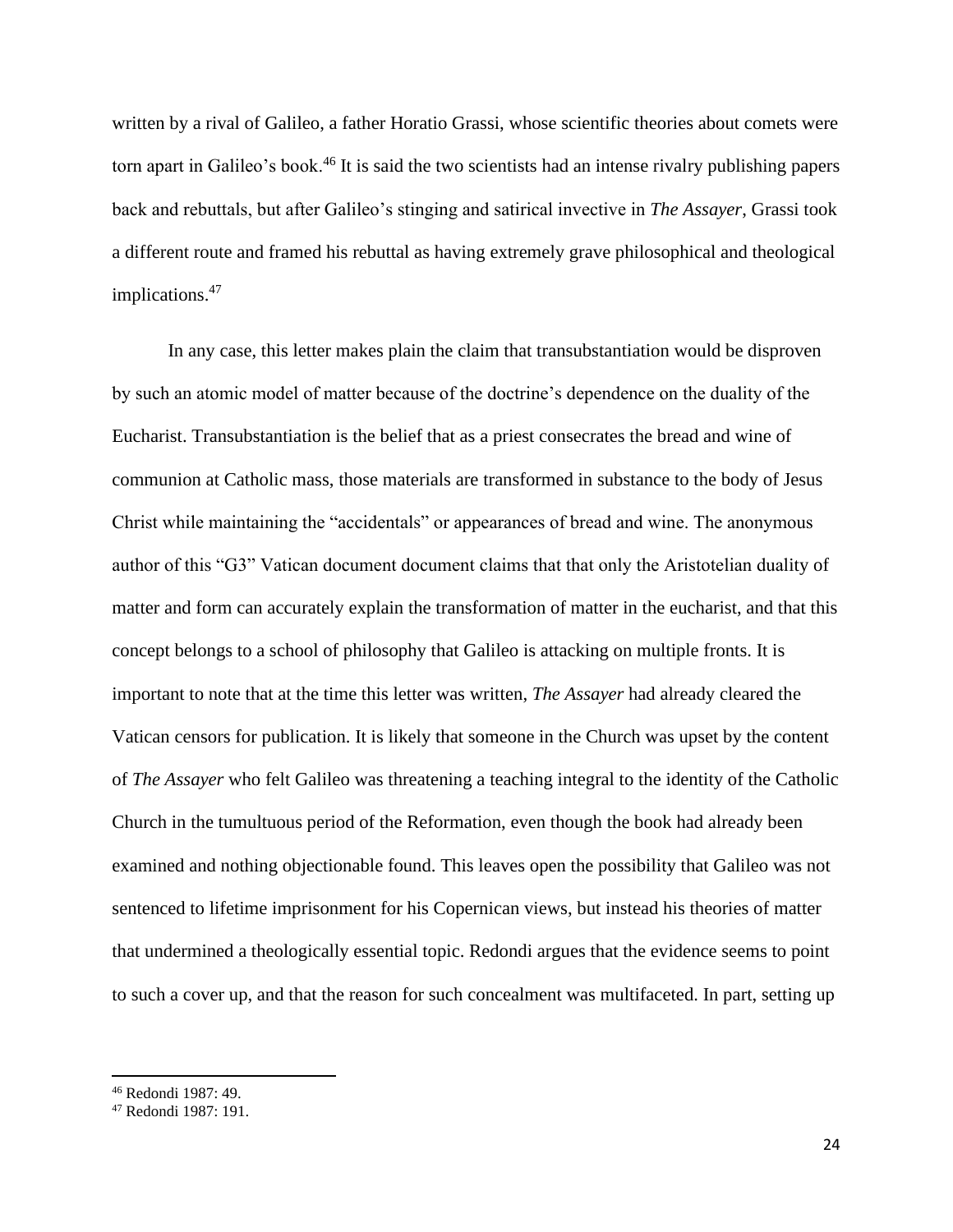a trial on the grounds of Heliocentric beliefs was designed to keep accusations of Galileo's atomism out of the public eye. This prevented claims of doctrinal instability from being picked up and used against the Church by Protestants who thoroughly rejected transubstantiation.<sup>48</sup> Doing so also served to "save appearances" for the Catholic Church, which would have seemed fickle to submit Galileo to an inquisition for the contents of a book that had already been approved by Church officials.

Redondi suggests that after Galileo's friend Pope Urban VIII ascended to the papacy and received the denouncement of *The Assayer* as outlined above, he set up a trial for Galileo based on his infringement of the 1616 edict prohibiting Galileo from teaching or holding Copernican views, an edict that suspiciously remained without signature and one whose receipt Galileo himself denied.<sup>49</sup> The idea behind this theory is that Urban VIII was doing his old friend a favor by having him tried and placed under house arrest, a move which may have spared him his life, since being found guilty of heresy against the doctrine of transubstantiation would have surely resulted in more severe penalties than the ones Galileo actually received.<sup>50</sup>

It appears all the other options facing the Church after these accusations against *The Assayer* presented the potential for adverse effects. If the Pope commissioned an inquisition on these grounds, he would have introduced the possibility of condemning a work already certified to be free of Catholic objections, along with that of capital punishment for his old friend and papal scientist Galileo on charges of heresy.<sup>51</sup> On the other hand, if the Church ignored the anonymous letter and rumblings about Galileo's controversial book, it would have run the risk of

<sup>48</sup> Redondi 1987: 113.

<sup>49</sup> Ibid: 87.

<sup>50</sup> Ibid: 197-198.

<sup>51</sup> Ibid: 258.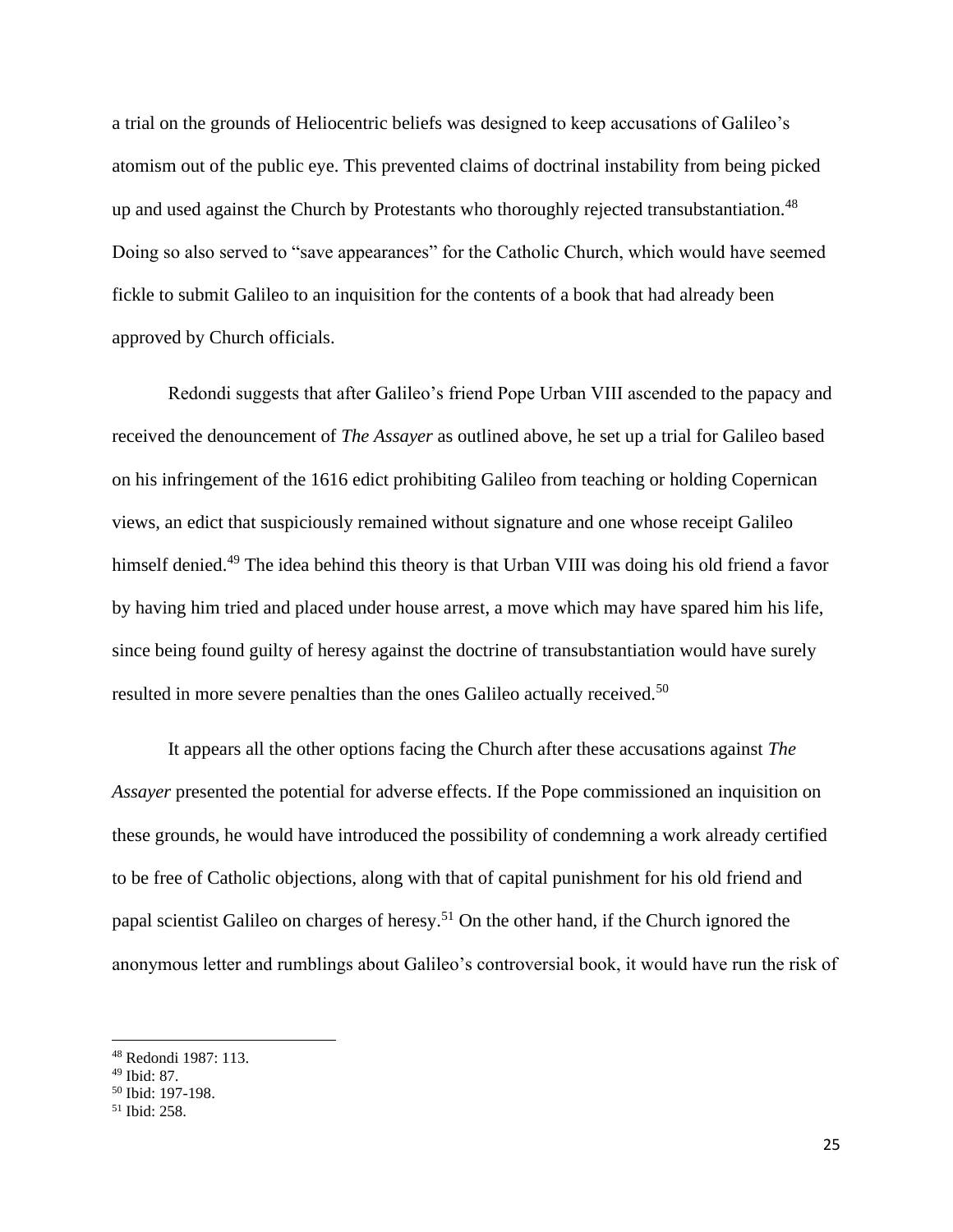others escalating these issues into a catastrophe for Catholics and Protestants alike who would be questioning the Church's decision to clear *The Assayer* for publication.<sup>52</sup> Galileo's book *Dialogue Concerning Two Chief World Systems* seemed to have been poorly received in many circles. This meant that less attention would have been drawn to an investigation of its mocking tone and Heliocentric position, as many people in Catholic and Protestant communities already took issue with it. Pope Urban VIII was already facing criticism from Cardinals in Spain who accused him of being far too tolerant of heretics, and needed to distance himself from anyone subject to so much criticism.<sup>53</sup> Despite having personally advocated for Galileo's authorship of the *Dialogue,* it seems possible that it was expedient for the pope to send a committee to investigate this latter work rather than allow issues in the Assayer to become publicly opposed. An investigation and judgement on Galileo's *Dialogue* would have the dual purpose of appeasing Galileo's anonymous detractor and increasing Jesuit opposition as well as eliminating the pope's risk of an association with an accused heretic if Galileo's atomic theories should be brought to light. <sup>54</sup>

This proposed timeline is certainly very interesting and has merit in its ability to incorporate many details of the trial into Redondi's theory. It also includes recently discovered documents supporting the idea which Redondi himself first discovered, but there are scholars who sincerely disagree with this interpretation. Among them is Stillman Drake, an expert and accomplished writer on Galileo's scientific achievements and trial, who dismisses the entire theory in the space of a footnote, saying: "[T]he book *Galileo: Heretic* by Pietro Redondi [is] designed to show that not Copernicanism, but atomism, was the basis of Galileo's trial and

<sup>52</sup> Redondi 1987: 152.

<sup>53</sup> Ibid: 229.

<sup>54</sup> Ibid: 229,244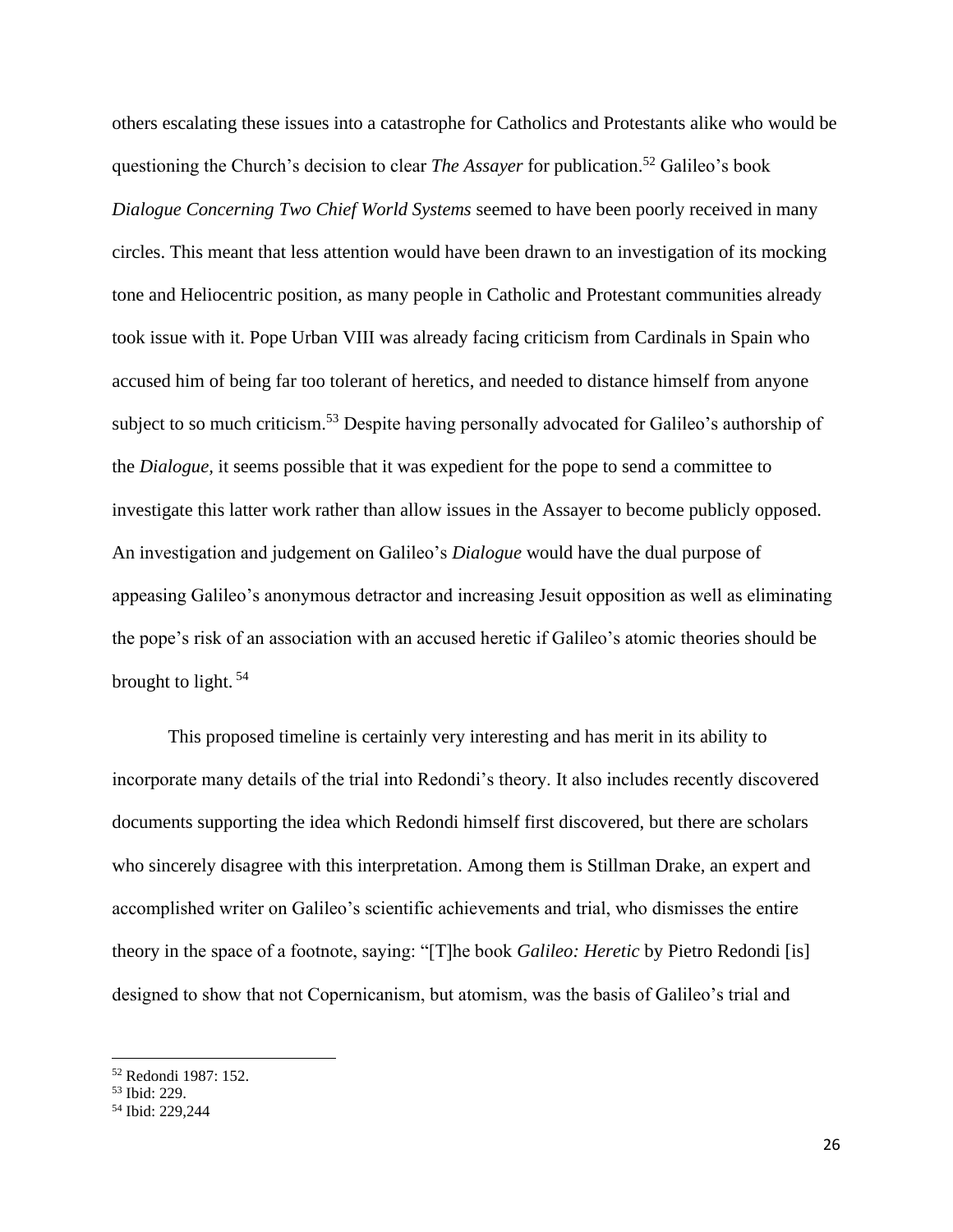condemnation. A single undated and unsigned document addressed to an unnamed theologian is treated as exposing the scores of signed and dated records and letters as evidentially worthless."<sup>55</sup> Stillman mentions Redondi and his theory while discussing two books by Galileo, *The Assayer* and *Discourse on the Comets.* Both of these books were part of Galileo's ongoing feud with Horatio Grassi, who prompts Stillman's mention of Redondi's theory that Grassi is featured in.

Another more expansive review comes from Richard Westfall, who offers high praise for Redondi's writing style and level of detail that allows the reader to better understand the nuances of  $17<sup>th</sup>$  century religion and politics.<sup>56</sup> He is skeptical of the theory of hidden motivation due to three deficiencies in its explanation. The first objection is that Redondi paints the Jesuits too emphatically as strong traditionalists opposed to scientific advancements in his assessment of their backing Grassi in his dispute with Galileo.<sup>57</sup> I think he makes a fair point here, as *Galileo Heretic* provides little evidence for Grassi's exceptional ability to convince the majority of his order to join him in his debate.

An additional issue that Westfall proposes is the lack of evidence that Galileo truly believed in an atomic theory of matter, and he claims that there is minimal evidence in his primary works to support a claim that is so important to the core of Redondi's argument.<sup>58</sup> It is true that atomism is not what Galileo is best known for, but we know that he promotes the division of matter into infinitesimal pieces in *The Assayer* while theorizing about the sensation of touch, when he says "Perhaps the origin of two other senses lies in the fact that there are bodies

<sup>55</sup> Stillman: 179

<sup>56</sup> Westfall: 399

<sup>57</sup> Ibid: 400-401

<sup>58</sup> Ibid: 405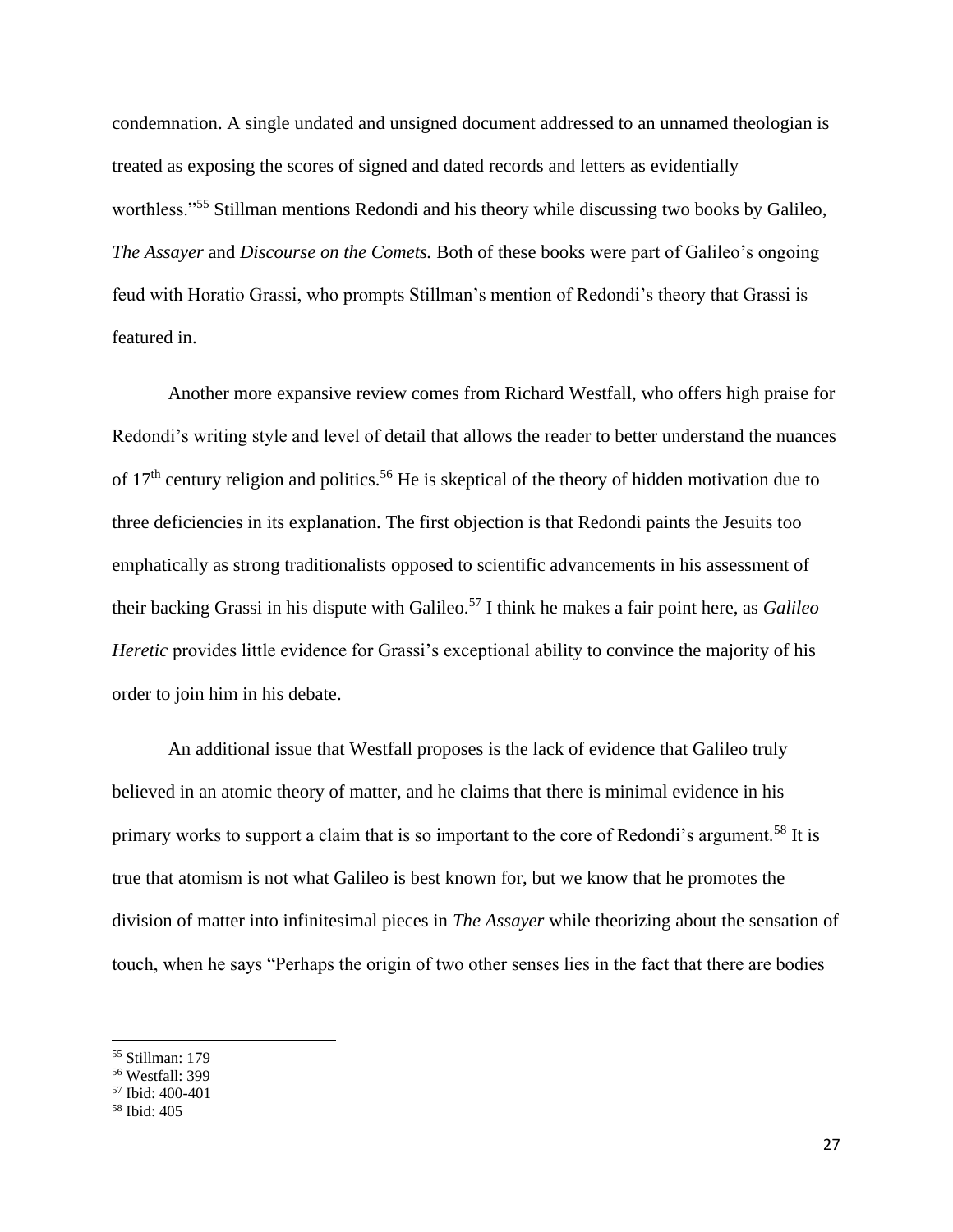which constantly dissolve into minute particles..."<sup>59</sup> and later in the same work tries to explain heat as invisible flaming particles penetrating the skin. Additionally, we can recall the aforementioned passage from *The Assayer* where Galileo attempts to explain differences in the way things taste as the differences between the particles that comprise these foods. Galileo also makes an attempt to describe how heat might be composed of infinitesimal particles of fire in his *Discourse on Floating Bodies.<sup>60</sup>* Westfall may be correct to a certain degree when he says that the passages supporting Galileo's status as an atomist are limited, but I still think that the ones mentioned just now are enough to make Redondi's theory believable.<sup>61</sup> Although the textual evidence is somewhat slim, it does not deny the fact that someone was concerned enough with these examples of atomism in *The Assayer* to write to the Vatican with a warning against these views. Whether this was simply an attempt by Horatio Grassi to discredit his rival is not clear, but I feel that these 3 or 4 passages are enough to at least entertain the theory of atomism as a contributing factor to Galileo's trial.

The last comment that Westfall makes is that for all the hypothesizing Redondi engages in when attributing the "G3" anonymous document to Grassi, it would be best to support his case if the author was not Grassi at all.<sup>62</sup> As noted above, the more people that considered Galileo to be both an atomist and dangerous to core doctrine, the more plausible Redondi's theory of the Church's need to "save the appearances" becomes. Although there is certainly room for critique of this account of Galileo's trial, there is no doubt in my mind that readers of Redondi's work

<sup>59</sup> Galilei, and Drake 275-276.

<sup>60</sup> Redondi 1987: 14

 $61$  Westfall, 405

<sup>62</sup> Westfall, 411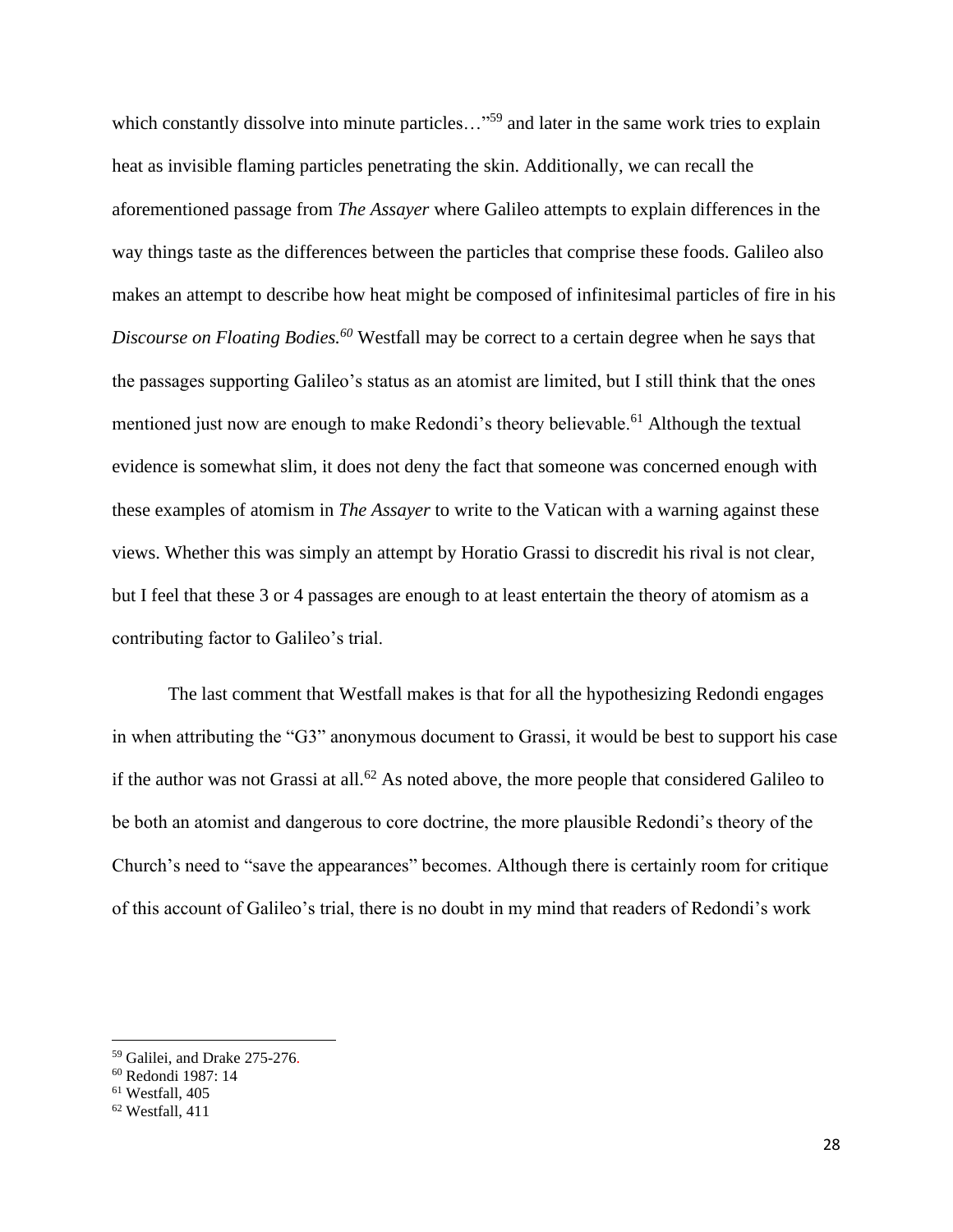will gain a better understanding of all the factors and political motivations that may have influenced the Church's second inquisition of Galileo.

I believe that Peter Burke, a history processor at Emmanuel College, expresses similar opinion in his review of *Galileo Heretic.*

*Galileo: Heretic* is certainly a highly sophisticated piece of narrative, moving with ease between the events of the Galileo affair and the story of Redondi's own detective work, his quest. It is also a good deal more than that. Even if its conclusions were to be rejected, the book would retain much of its value as history for its account of the Roman intellectual world in the first half of the 17th century and for the method which underlies this account.  $63$ 

In another passage from Burke's review, he describes Redondi's book as overly dramatic, but does not deny the possibility that Galileo was tried for reasons beyond those stated by the Catholic Church.<sup>64</sup> I do not believe that Redondi has conclusively proven that atomism was the hidden reason that Pope Urban VIII ordered Galileo's inquisition, since there is no good way to validate his interpretation of the events. Even though his work will likely remain just a theory, I am convinced that there was more to the Galileo affair than the Church's rejection of the Heliocentric theory due to of Aristotelian ties and scriptural references. I believe that there are factors such as Protestant pressure and Catholic politics that ought to be considered as part of Galileo's story, and I think the evidence Redondi provides is legitimate. Redondi claims that Galileo's inquisition was declared to be on grounds of heliocentrism in order keep the atomism in *The Assayer* and its incompatibility with transubstantiation out of public view where it could be used against the pope or the Catholic Church. The "G3" document in the context of Galileo's rivalry with Grassi, the atomist contents of the Assayer, and the difficult position of Pope Urban

<sup>63</sup> Burke 1988: 2-3

<sup>64</sup> Burke 1988: 4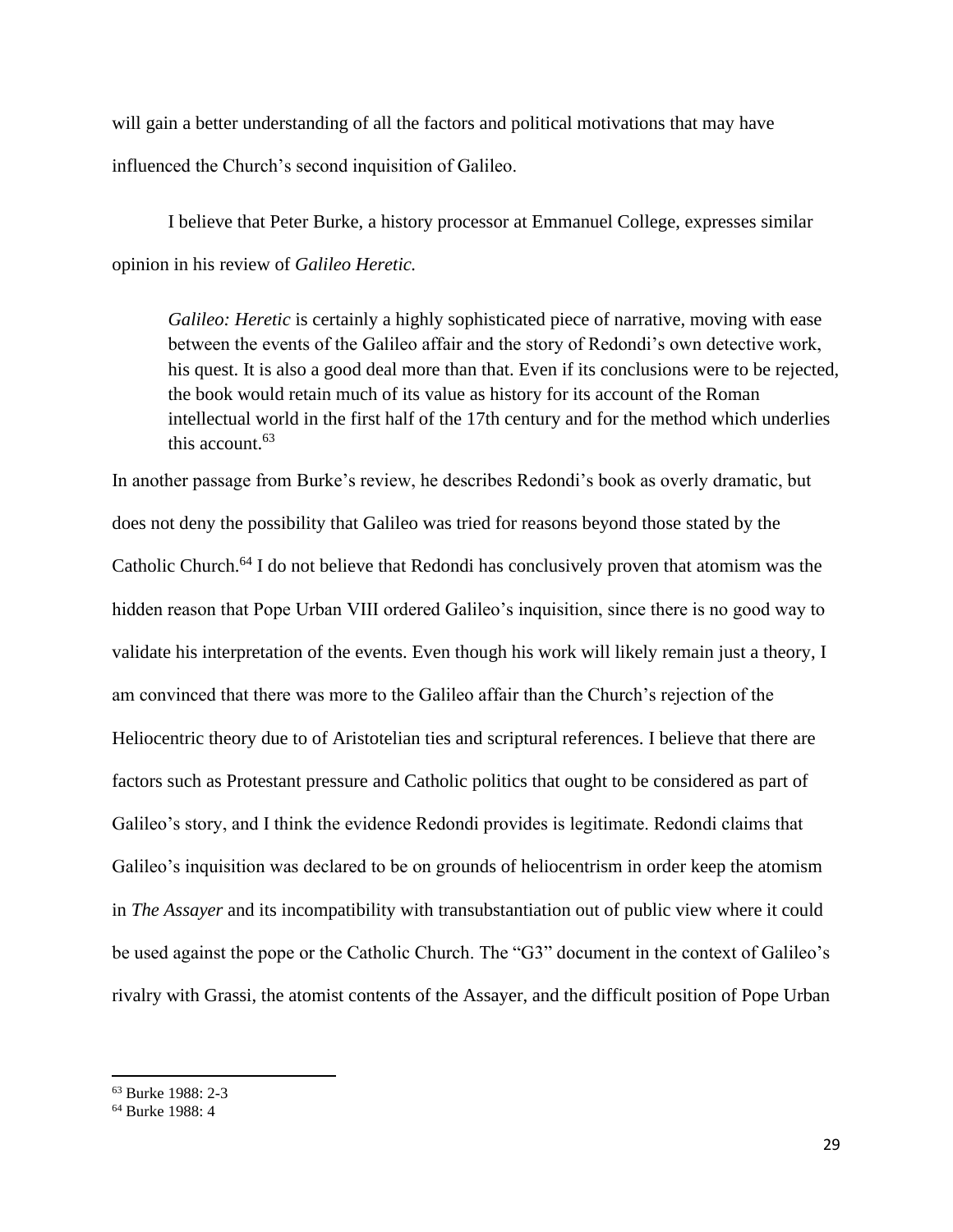VIII are all together enough for me to consider this theory well within the realm of historical plausibility.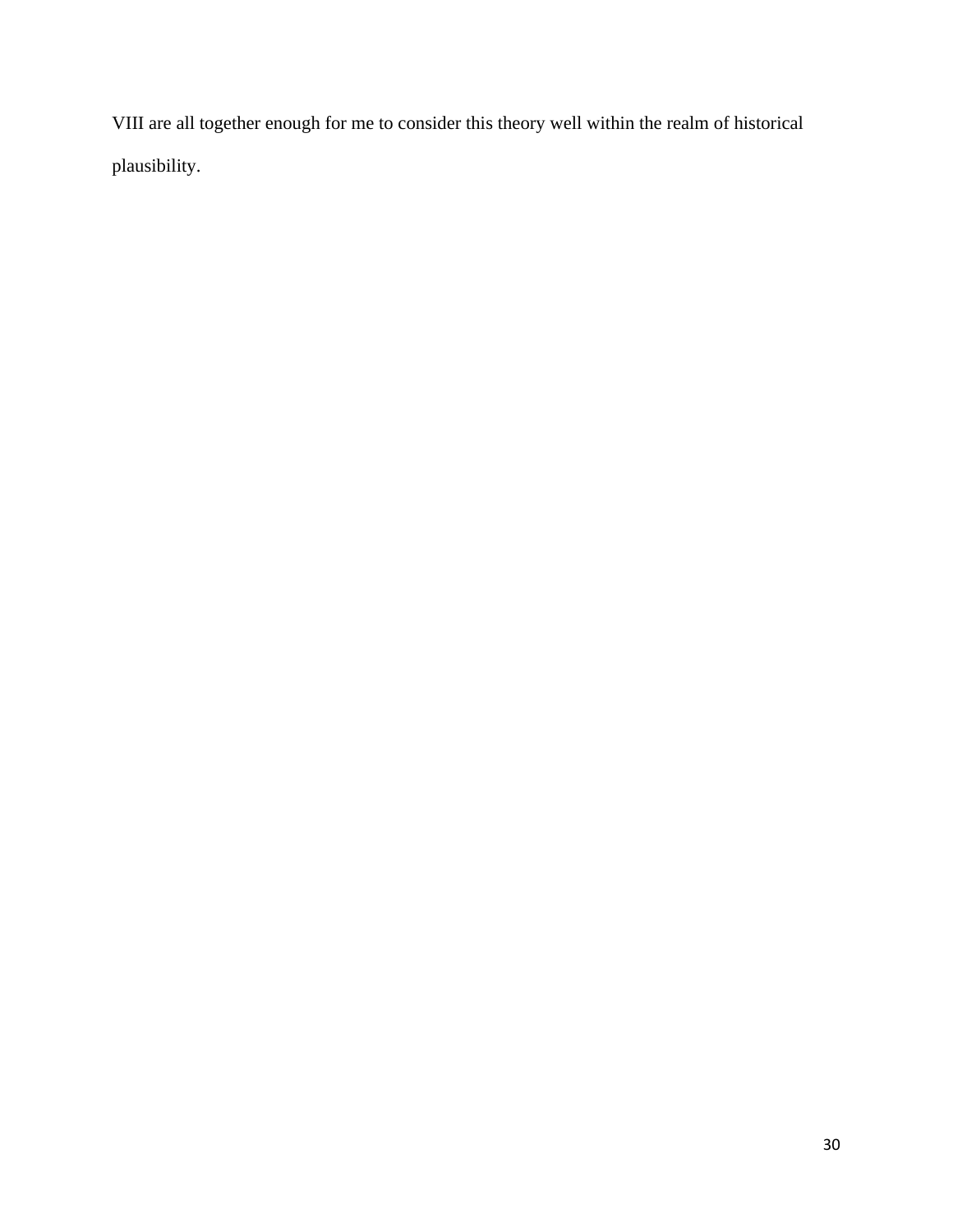#### **Bibliography:**

Aristotle, and W. D. Ross. 2001. *Metaphysics*. Ebook Central Collection, Virginia Tech.

- Aquinas, Thomas. *Commentary on Aristotle's De Caelo*.
- Aquinas, Thomas, Laurence Shapcote, Kevin Knight, and Richard Cheung. 1995. *Summa Theologica*. New Advent, Inc.
- Aveni, Anthony, and Albert Ammerman. 2001. "Early Greek Astronomy in the Oral Tradition and the Search for Archaeological Correlates." *Archaeoastronomy* 16.
- Basil of Caesarea. 2013. "St. Basil on Atheism and Creation: Hexaemeron, 1.2-11." *American Theological Inquiry* 6.
- Bergman, Jerry. 2015 "Copernicus, Heliocentricity, and the Catholic Church: What Really Happened." *Creation Research Society Quarterly* 51, no. 3: 201–6.
- Blackwell, Richard, St. Robert Bellarmine, and Paolo Antonio Foscarini. 1991. *Galileo, Bellarmine, and the Bible*. Notre Dame, Ind: University of Notre Dame Press.
- Burke, Peter. 1988. "Grassi Gets a Fright" *London Review of Books 10*, no. 13:7
- Dicks, D. 1970. *Early Greek Astronomy to Aristotle*. Aspects of Greek and Roman Life. Cornell University Press.
- Drake, Stillman. 1990. *Galileo: Pioneer Scientist*. University of Toronto Press.
- Galilei, Galileo, and Stillman Drake. 1990. *Discoveries and Opinions of Galileo: Including The Starry Messenger (1610), Letter to the Grand Duchess Christina (1615), and Excerpts from Letters on Sunspots (1613), The Assayer (1623)*. Anchor Books.
- Goldstein, Bernard and Alan Bowen. 1983. "A New View of Early Greek Astronomy." *Isis* 74:330- 40. [http://www.jstor.org/stable/232593.](about:blank)
- Goldstein, Bernard and Alan Bowen. 1991. "The Introduction of Dated Observations and Precise Measurement in Greek Astronomy." *Archive for History of Exact Sciences* 43:93-132. [http://www.jstor.org/stable/41133912.](about:blank)
- Heath, Sir Thomas, and Aristarchus of Samos. 1913. *Aristarchus of Samos, the Ancient Copernicus : A History of Greek Astronomy to Aristarchus, Together with Aristarchus's Treatise on the Sizes and Distances of the Sun and Moon : A New Greek Text with Translation and Notes*. Clarendon Press.
- Heilbron, J. L. *The Sun in the Church: Cathedrals as Solar Observatories*. Harvard University Press, 2009.